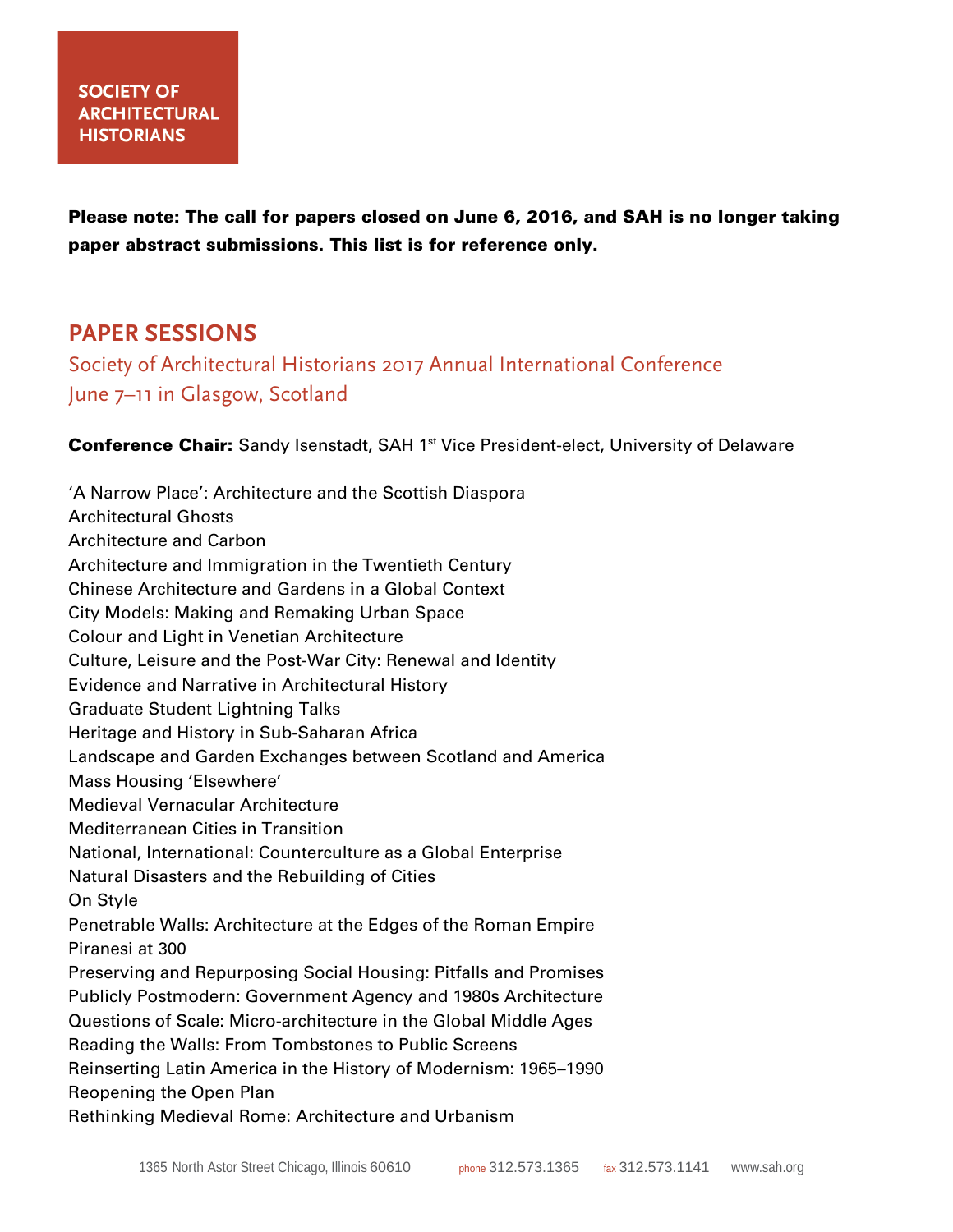Spaces of Displacement The Architecture of Ancient Spectacle The Architecture of Coal and Other Energies The Global and the Local in Vernacular Architecture Studies The Poetics of Roman Architecture The Politics of Memory, Territory, and Heritage in Iraq and Syria The Tenement: Collective City Dwelling Before Modernism

## Paper Session Descriptions

#### 'A Narrow Place': Architecture and the Scottish Diaspora

This session, which is hosted by the Society of Architectural Historians of Great Britain, invites papers on Scottish architects who have made their mark outside their native country. Despite the Acts of Union of 1707, south of the border was, and still is, a separate country, and it has been in England that many Scottish architects, from James Gibbs to Norman Shaw and Basil Spence have built their best work. The colonies, and later the British Empire, attracted a disproportionate number of Scots: to America went Robert Smith who built Nassau Hall at Princeton University and who sat on the First Continental Congress of 1774, while to Canada, South Africa, Australia and New Zealand went others, either to official positions or simply to make a living. Most recently, in 2015, Kirsteen MacKay was appointed Government Architect in South Australia.

'Scotland,' Robert Adam wrote in 1755, 'is but a narrow place.' Was it just the opportunities offered elsewhere which, for so long, drew Scottish architects abroad, or something deeper—a need to atone for the supposed barrenness of their own country? Is there something in the Scottish architects' character and education that allows them to be so peripatetic? What made Colen Campbell, Robert Adam and James Stuart, all resident in England, such propagandists of foreign architectures? Was it no more than informed patronage which brought Charles Cameron to the Moscow of Catherine the Great or encouraged James Stirling to design university buildings at Rice, Harvard, Cornell and UC Irvine—but only once in Scotland, at St Andrews? And could Kathryn Findlay ever have achieved in Scotland what she did in Japan? Papers which investigate any architectural aspect of the Scottish diaspora will be welcome.

**Session Chair:** Neil Jackson, University of Liverpool

#### Architectural Ghosts

This session explores the concept of the ghostly in architecture. While the "ghost" in architecture might refer to actual haunted places, it also refers to the unfinished, the remnant, the referenced, the remembered, and the ruined. How, when, and where do we find and interpret the ghostly in architecture? Whether it be the flicker of spatial remembrance like a passing sense of cold, the palimpsest of a former window on a solid brick wall, or a crumbling foundation overgrown in the woods—spirits, souls, traces, and the spaces in between abound in our experience of, and critical approaches to, architecture and its histories. The ghostly can complicate ideas about originality, temporality, authenticity, and the sacred. It may imply a process of design that could linger in uncanny twilight between the conscious and the unconscious. Moreover, might architectural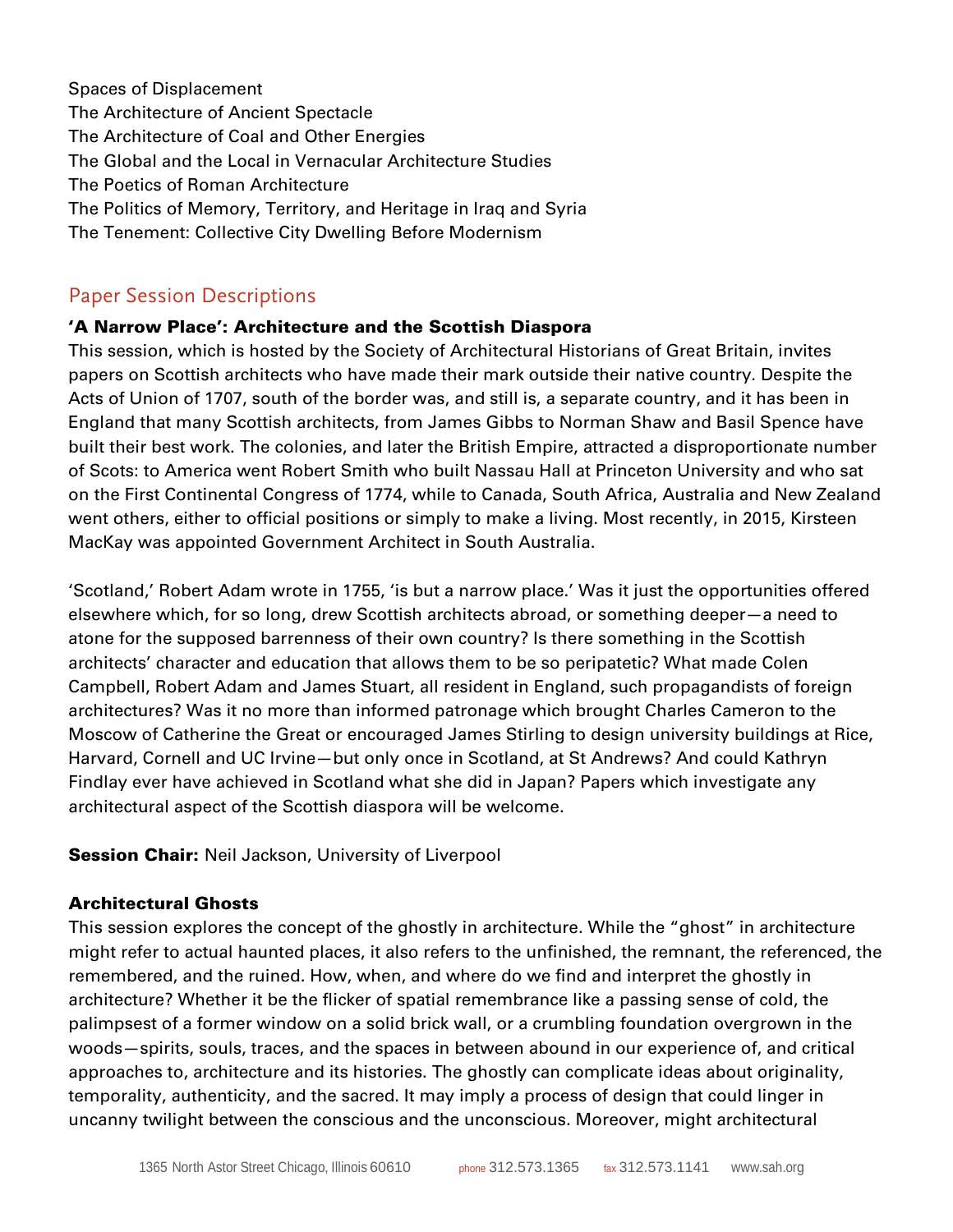ghostliness lure us towards nostalgia, utopia, and imagined histories? Architects haunted by various histories may be caught up in the ghostly too: the spectres of lost opportunities or ruined spaces, and, significantly, the persistent power of the past. The concept of the architectural phantom could equally imply spaces of the ephemeral—opening up possibilities of the architectural image in visual culture or performative practices. What can writers—from ancient dramas to gothic tales to modern critical theory—offer to the study of the ghostly in design? We are interested in papers that explore any aspect of the architectural ghost: the unfinished project, the troubled biography, the voices of the memorialized in monuments or crypts, the fragment and its imagined completion, or any case study or theoretical paradigm in which architectural apparitions, residues, shadows or wraiths might be found.

**Session Chairs:** Karen Koehler, Hampshire College, and Ayla Lepine, University of Essex

## Architecture and Carbon

In the 18<sup>th</sup> century, the scientist René-Antoine Ferchault de Réaumur set about differentiating steel from cast iron. What separated them, he discovered, was their carbon content, and he praised the lower levels in steel for its artistic and industrial benefits. Later, John Ruskin lectured his Victorian audience that limestone was nothing but carbon, air, and lime: "the breath of the earth joining with the cold metals produced a thing that was a blessing to man." Today, the element evokes images of damaging excess rather than the promise of a limitless resource. Creating a "carbon-neutral economy" was the goal of the COP21 conference, which proposed leveraging taxes against greenhouse emissions. As these examples suggest, architecture's entanglements with carbon range from materials science to ethical claims and cultural taboos. Yet even casual borrowings like the expression "the building block of life" underscore carbon's fundamental role in human existence. On the one hand, it is an essential component of all living assemblies, from DNA to the plants and animals making human life possible. On the other, as we plunder the carbon-rich remains of previous mass-extinctions, we risk precipitating our own.

This panel seeks to probe architecture's relationships with carbon in its multiple guises, across any period or region. We ask that papers attend to architecture's engagement with nature in its elemental forms, preferring case studies to trans-historical speculation. How has the study, manufacturing, or use of carboniferous resources influenced architecture and its discourses? What are the stakes where the "organic" or "sustainable" are concerned? What avenues have been opened by non-carbon-based products like glass and silicon? How might these inquiries relate to larger discussions on nature and man's place within it?

**Session Chairs:** Jason Nguyen, Harvard University, and Marrikka Trotter, Harvard University

### Architecture and Immigration in the Twentieth Century

In the twentieth century, world war, global depression, the fragmentation of empires and mass transportation and communications all tended to increase the movement of people. Yet borders became subject to more complex machineries of regulation and surveillance and increasingly fixed through international consensus. Recently, the mass movement of populations has been made newly visible, and the landscapes of immigrant experiences have been scrutinized and subject to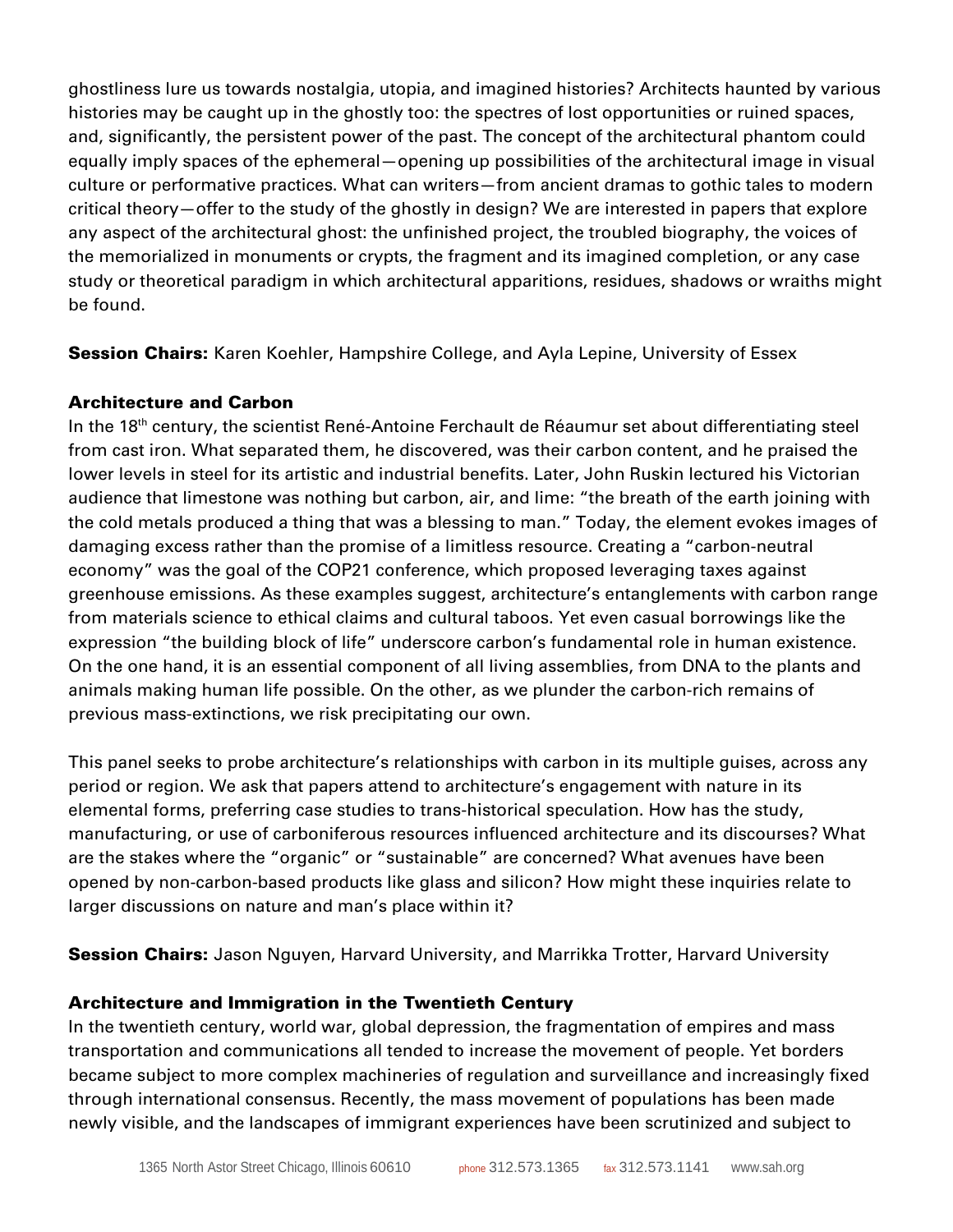politically-motivated criticism. This session will present research on the architectural history of immigration, looking back through the twentieth century to examine how its spaces were created. Contemporary immigration has been widely studied, with architectural implications. The role of religion in sustaining and communicating immigrant identity has been an important recent concern. Nineteenth-century practices of stylistic communication of identity continued into the twentieth century; religious buildings could be intended as practical and social centers for immigrants; ritual could engage bodies in expressions of identity; distant sacred landscapes could be remapped onto unfamiliar homes and cities. New research on such ideas will be welcomed; and papers are also invited looking at areas less frequently approached by architectural historians, from adaptations of domestic interiors to the state infrastructure of border control, surveillance and detainment. Speakers should also engage with theoretical concerns. For example, if phenomenology is considered a valid approach in architectural history and theory, how can notions of 'dwelling' be applied to people in movement? Similarly, if physical sensations and rituals could be seen as contributing to or constituting identity, how did the spaces that immigrants experienced or created affect their conceptions of self? Can the concept of the postcolonial 'subaltern' inform our understanding of immigrant architecture? Papers could also consider whether architects articulated concerns about design, for immigrants or as immigrants themselves, and how they attempted to negotiate such concerns in their work.

#### **Session Chair:** Robert Proctor, University of Bath

#### Chinese Architecture and Gardens in a Global Context

Although known as one of the world's most distinctive cultural traditions, the architecture of China did not develop in isolation. Ongoing research in the field continues to break new ground regarding the complexity of the "architectures" of traditional China and the ways in which they influenced, and were influenced by, the artistic and philosophical traditions of other regions.

The goal of this panel is to provide a forum to discuss the influence of global networks of exchange on the development of the architecture China, broadly construed. Possible topics would include: the impact of non-native religious traditions, such as Buddhism and Islam, on the development of temple architecture; how conceptions of paradise and the exotic from South and West Asia inspired innovations in landscape garden design in the Chinese context; the influence of Chinese garden design and horticulture elsewhere in Eurasia and the US; and how concerns for sovereignty impacted the choice of architectural style in East Asia during periods of aggressive imperialism in the recent, and more distant, past. In an effort to foster lively discussion and introduce creative approaches to the examination of the role of China within global architectural history, the final panel will be composed of papers emerging from a variety of theoretical and methodological perspectives.

### **Session Chair:** Tracy Miller, Vanderbilt University

### City Models: Making and Remaking Urban Space

The models of cities, like models in general, oscillate between the representation of the actual and the performance of the possible. Models like that of Constantinian Rome at EUR or of Herodian Jerusalem in the Israel Museum offer both an archaeological reconstruction of an ancient city and a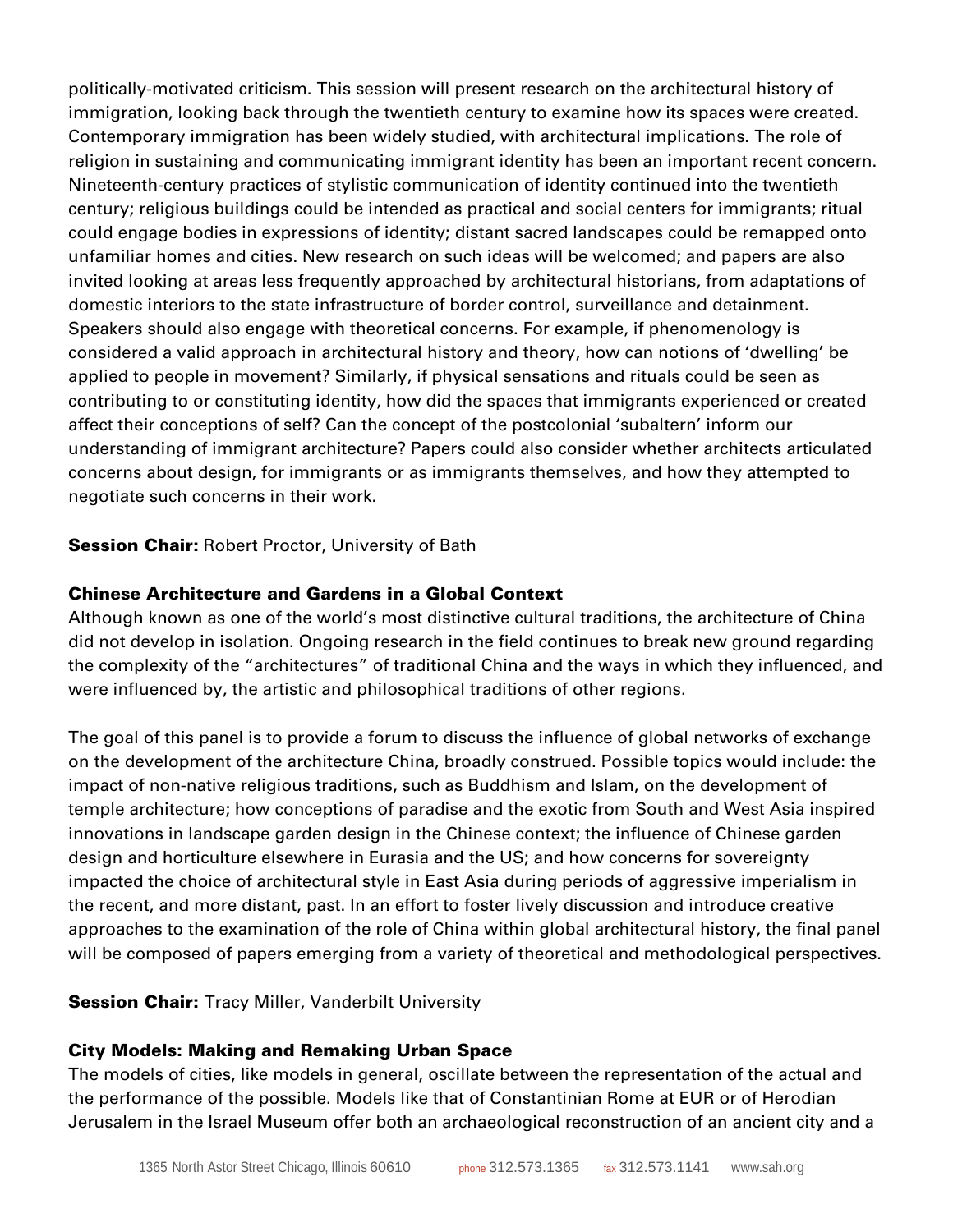vision—ideological as well as material—of a future one. Robert Moses' model of the city of New York and Piper's Central London Model provide the pleasure of panoptic control and the promise of entrepreneurial profit. Joyce Hsiang and Bimal Mendis' City of 7 Billion renders visible the ecological crisis of the moment and the necessity of intervention if there is to be a future. We invite papers for this session that probe the meanings and effects of specific urban models of any period or region from the clay villages of Egyptian antiquity to modern models of Singapore and the virtual reality Los Angeles of Grand Theft Auto 5. We are most interested in papers that exhibit both theoretical sophistication and historical specificity. Questions that might be addressed include: How are the pleasures elicited by the miniaturization and historicizing of urban space exploited by modelmakers? How does a model spectacularize a site and construct it as a destination? To what ends does a model give form to one history of a city and eliminate alternative histories? We look forward to a session that will manifest the importance of models not only in the design of buildings, but also in the making and manipulation of our understanding of the urban landscape that we occupy.

**Session Chairs:** Annabel Wharton, Duke University, and Alan Plattus, Yale University

## Colour and Light in Venetian Architecture

The session explores the ways in which architects in Venice manipulated colour and light. How did light reflected upward from water surfaces influence design decisions on canal facades? How was lighting adapted to the respective needs of coloured or whitewashed interiors? Shadows and darkness also deserve attention. That the facades of both major plague churches, the Redentore and the Salute, are almost permanently in shadow might have a symbolic meaning. The use of Murano glass chandeliers seen through large windows changed the city's appearance at night, making Venetian palaces glow like lanterns. How were streets and campi lit after dark: did moonlight and starlight prove adequate in a less lightpolluted environment than today? In what ways were lighting and colour controlled or modified to create a particular religious effect? How were existing churches modified in the post-Tridentine era? How did the hanging of carpets and tapestries transform church interiors and palace facades on special occasions? How did the use of coloured materials change over time? Did the availability of marbles and glass mosaic condition the local demand for polychromy? Did the colours used in Venetian painting, and the flourishing trade in pigments, influence architectural patronage and practice? Did colour symbolism confer specific meanings on different marbles? What effect did the burgeoning phenomenon of architectural treatises—all printed in black and white— have on the perception of architectural colour from the sixteenth-century onwards? How were changes to material colour perceived, such as the rebuilding in stone of the Rialto bridge rather than in wood? Can different colour choices be defined for different patronage groups? This session invites proposals on any dimension of the use of light and colour in the Venetian townscape, whether in terms of design, construction or meaning.

**Session Chairs:** Andrew Hopkins, University of L'Aquila, and Deborah Howard, University of Cambridge

## Culture, Leisure and the Post-War City: Renewal and Identity

In 1990, Glasgow's new Royal Concert Hall opened. The new Concert Hall was not only intended as a 'world-class' structure but also formed part of a masterplan for the regeneration of a large part of the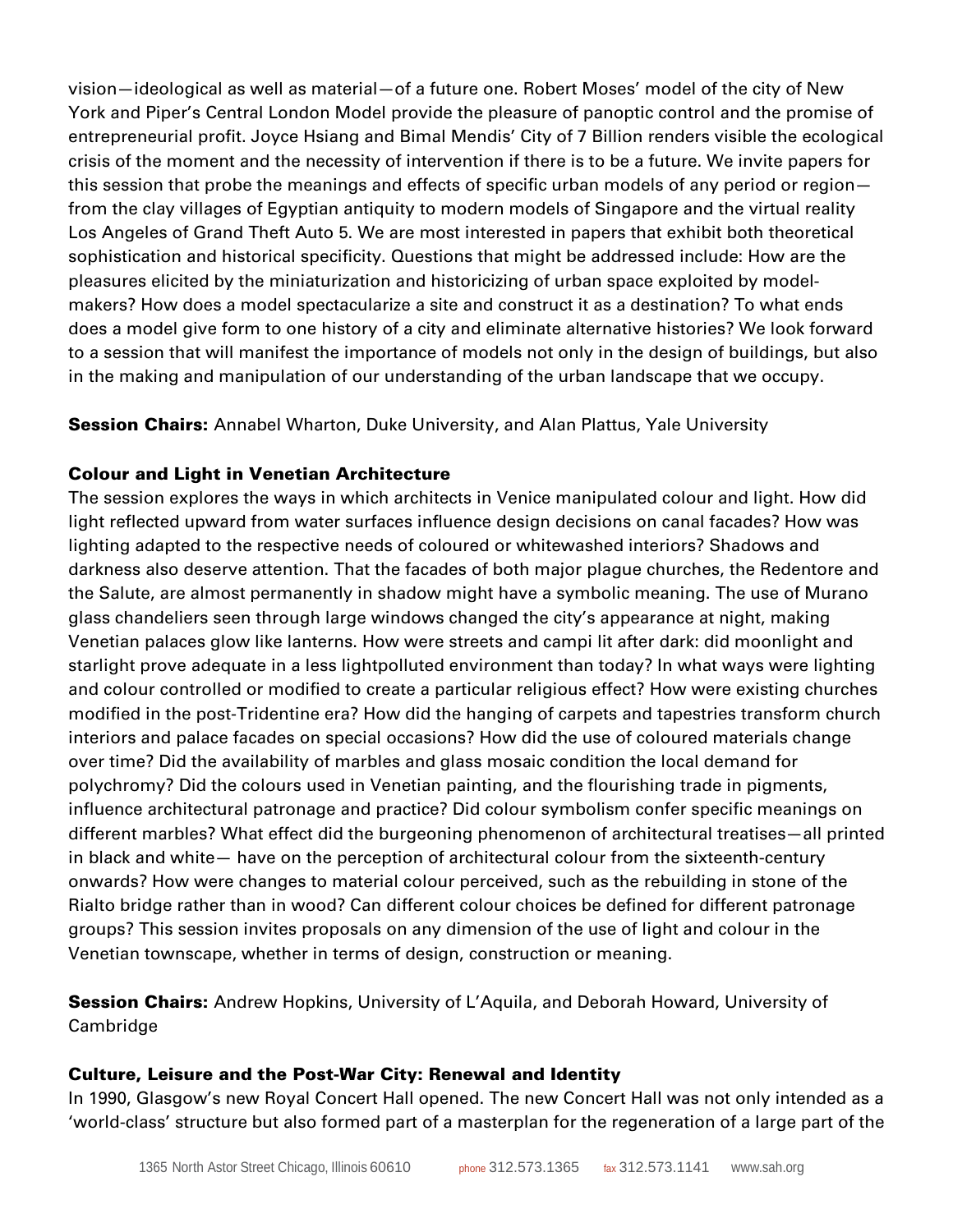downtown area. Furthermore, along with other developments, it was intended to contribute to changing perceptions of post-industrial Glasgow.

The example of the Royal Concert Hall highlights three key themes. First, civic pride, a topic increasingly of interest to historians of post-1945 British architecture, who are looking at how an idea often associated with the nineteenth century found renewed expression after the Second World War in a range of building types. A second theme is the extent to which the public authorities were increasingly involved in the conception and funding of buildings for culture and leisure. A sense that certain activities were 'improving' and therefore deserved state support was widespread; access to culture, admittedly tightly defined, became a pillar of the 'Welfare State'. Finally, the provision, location and design of these buildings were often linked with debates about urban reconstruction and identity. It was often argued that new shops and new buildings for leisure/culture would shape a lively urbanity.

This session seeks papers that explore how new buildings for culture and leisure in the period 1945– 1990 existed in 'urban' contexts. Papers might consider how these buildings were conceived in terms of civic pride, urban identity, or the very idea of modern urbanity itself. How were these ideas expressed, where, and by whom? To what extent did they co-exist with—or even outweigh—more obviously 'functional' agendas, such as the creative impulses of theatre-makers or curators? How did these ideas have tangible effects on design and/or location? Papers might explore either a single project (built or unexecuted) or a series of examples, in Britain or beyond.

### **Session Chair:** Alistair Fair, University of Edinburgh

### Evidence and Narrative in Architectural History

To write histories of architecture necessarily employs tools of rhetorical persuasion: what facts to select in support of an argument, and how to sequence events to tell a convincing story. Architectural historians, however, have generally not been self-conscious about these devices. What kinds of facts are deployed as evidence in architectural history? What kinds of stories do we tell to make sense of events? How have strategies for evidence and narrative evolved over time in architectural history? Nor have architectural historians usually explored the methods of evidence and narrative they share with other disciplines, and what may be particular to architectural history. Like other historians, for example, architectural historians take much of their evidence from textual archives. But photographs, drawings, buildings, and other material objects also support our arguments and stories. How are these materials selected and deployed as evidence in architectural history? How do they relate to techniques for developing evidentiary claims in other fields, such as science or law?

This session, on the uses of evidence and narrative in the historiography of architecture, welcomes papers from all periods and all geographies. The aim is to focus on methodological questions in historical scholarship. Papers may focus on a particular text or work of an architectural historian; or within a group of texts and/or figures within a period in architectural history. Papers may also treat narrative and/or evidence in architectural history from a theoretical perspective, and in comparison with other disciplines. We are particularly interested in papers that point to specific problems of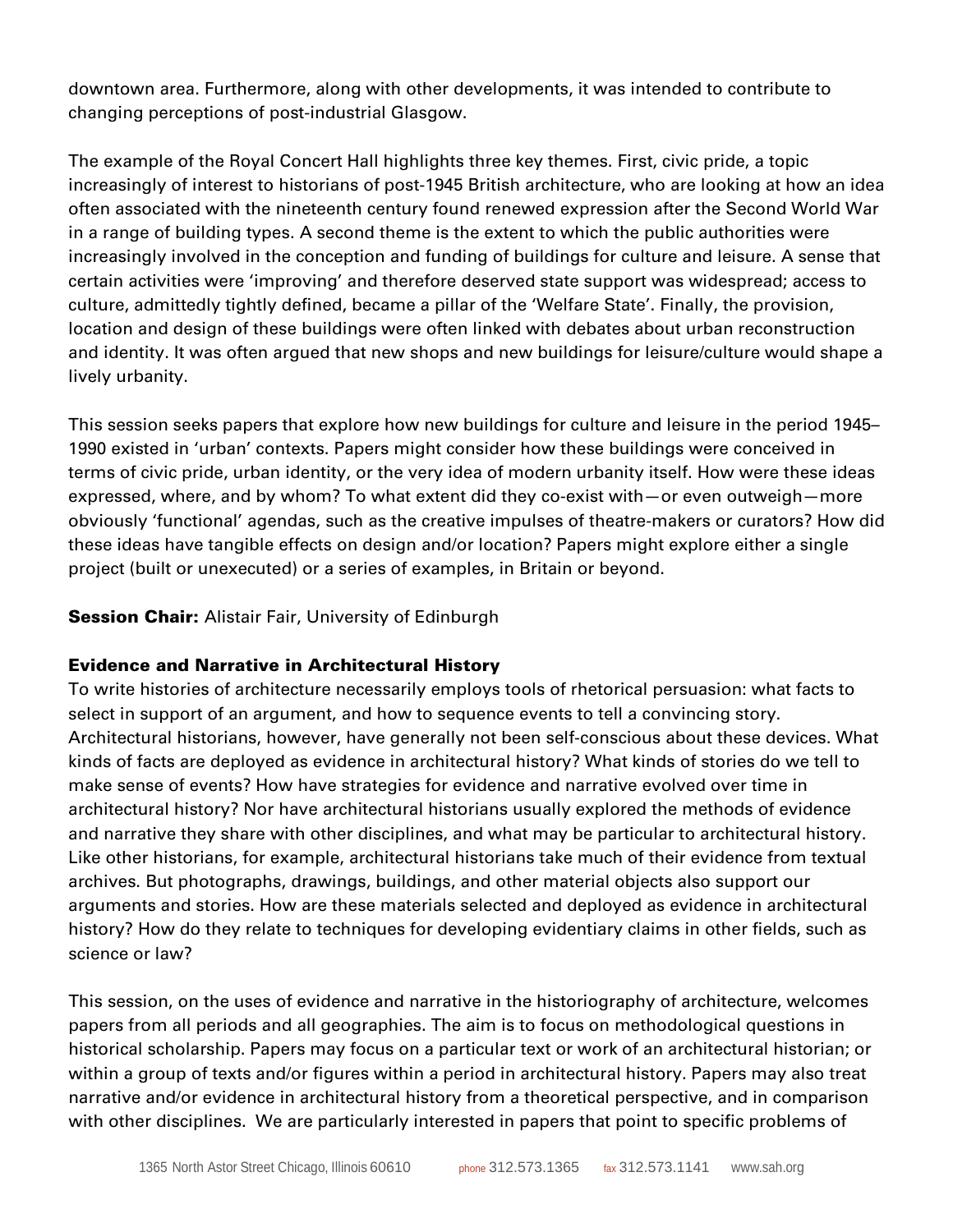using evidence and narrative to position buildings, cities, and architectural techniques, in a broader account of historical change.

**Session Chairs:** Michael Osman, University of California, Los Angeles, and Daniel M. Abramson, Tufts University

### Graduate Student Lightning Talks

The Graduate Student Lightning Talks provide graduate students with an invaluable opportunity to test their ideas, refine their thoughts, and enhance their presentation skills among a circle of empathetic and supportive peers. This session is composed of approximately 12 five-minute talks that allow graduate students to introduce their current research. We are seeking work in various forms, including a focused summation, concentrated case study, and methodological exegesis. The individual talks are divided into thematic groups with a short question and discussion period following each set of presentations. Graduate students are invited to submit a concise abstract (under 300 words). Authors/co-authors must be graduate students at the time the talk is being delivered (June 7–11, 2017). Preference will be given to doctoral students, but all graduate students are encouraged to apply, and the Lightning Talks co-chairs welcome geographic and institutional diversity.

**Session Chair:** R. Scott Gill, University of Texas at Austin

Maja Babic PhD University of Michigan [mbabic@umich.edu](mailto:mbabic@umich.edu)

Jia Gu PhD University of California, Los Angeles [hello@jiayigu.com](mailto:hello@jiayigu.com)

Sben Korsh\* MPhil University of Hong Kong [sbenkorsh@gmail.com](mailto:sbenkorsh@gmail.com)

Jessica Varner PhD Massachusetts Institute of Technology [varnerj@mit.edu](mailto:varnerj@mit.edu)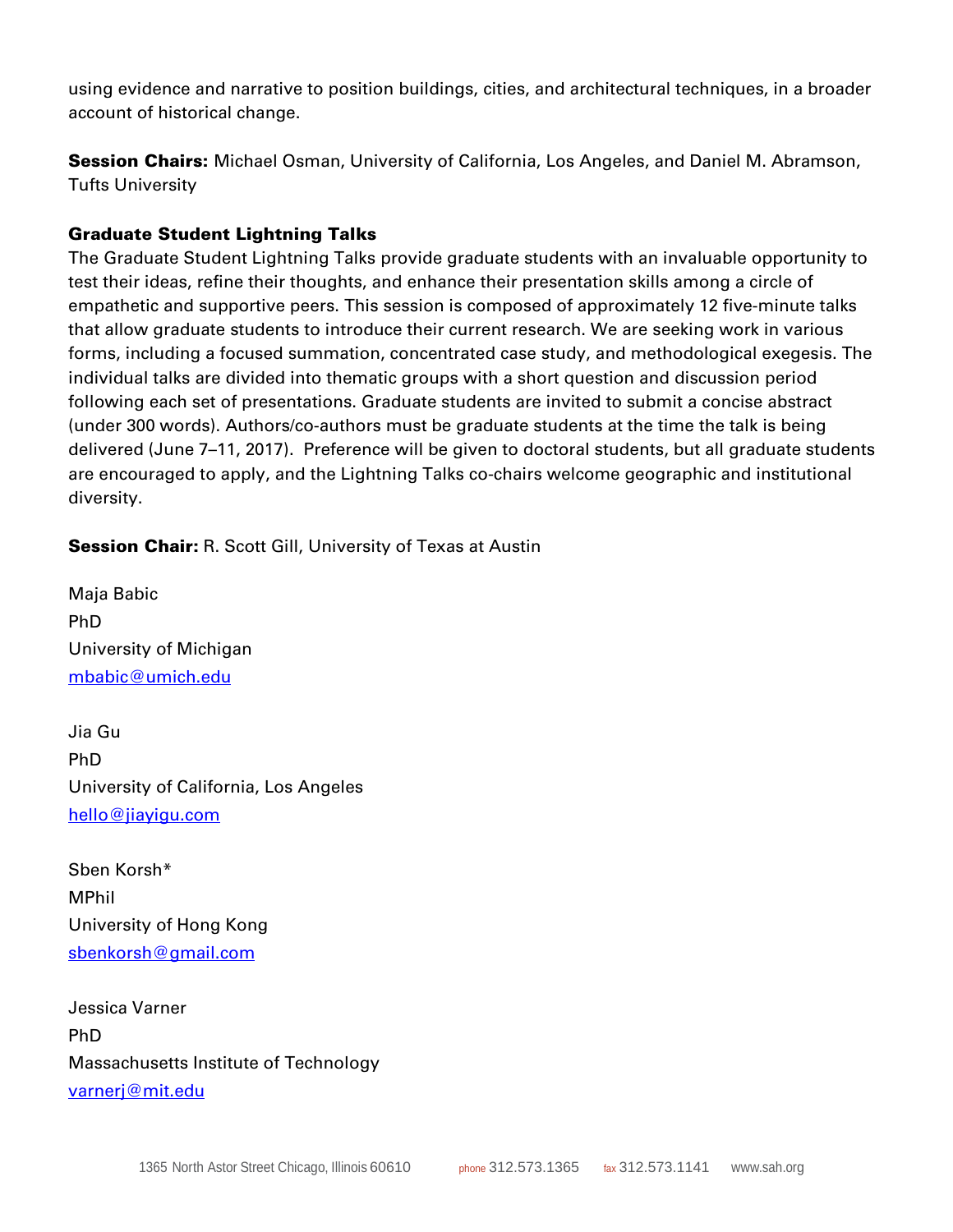#### Heritage and History in Sub-Saharan Africa

This session foregrounds the paradoxes of heritage and history in sub-Saharan Africa, where most countries became independent rather recently, during the decolonization period from 1957 to 1975; where earlier colonial discourse often posited the lack of non-European architectural heritage; and where rapid urban growth often entails a relative neglect of preservation. The session addresses three main themes: the question of informally created or indigenous built environments as architectural heritage; the conundrum of colonial architecture as a heritage of the postcolonial state; and the challenges raised by local languages and indigenous lineages of architectural heritage. Therefore, the questions to be posed include: What are the specific ways in which informally created or indigenous built environments are included within the domain of heritage in particular countries in the region, including countries with architectural histories as disparate as those of Senegal and Tanzania, for example? How have scholars of sub-Saharan Africa framed histories of the colonial era to enable local architects and planners to incorporate colonial buildings as part of the heritage of postcolonial states? How can we learn from non-European languages and intellectual lineages to develop locally-grounded understandings of heritage? This session invites papers that explore these and other questions that concern the role of heritage in the formation of postcolonial states. Papers may focus on the late-colonial period in order to provide a background for contemporary issues. This session especially encourages proposals from scholars who have worked at sub-Saharan African institutions or who have been involved in heritage preservation in the region. Papers based on original archival research and on the study of local architectural publications will be privileged.

#### **Session Chair:** Tiago Castela, University of Coimbra

#### Landscape and Garden Exchanges between Scotland and America

From the Elgin Botanic Garden (1801) that once flourished in what is today New York City's Rockefeller Center, to the Garden of Cosmic Speculation begun in 1989 near Dumfries, Scotland, America and Scotland have inspired each other in areas relating to the development and design of landscapes, gardens, and urban green spaces. This session explores the vibrant landscape and artistic relationships between the Old and New World from the late eighteenth century up to the present. In addition to horticulture, landscapes, and the aesthetics of garden design, therapeutic gardens in modern healthcare facilities will be examined. In what way and to what extent have American and Scottish exchanges shaped the way we envision, relate to, live in, and benefit from green spaces? Session talks may focus on any artistic phase or any aspect of the built environment, including botanical gardens, urban parks, or restorative green spaces. Speakers may address one or a group of important landscape or garden architects, including—but not limited to—such key figures as: the Scotsman John Claudius Loudon (1783–1843), an author and landscape gardener whose influence on Andrew Jackson Downing (1815–1852) set the stage for landscape architecture in America; or the Scotsman Patrick Geddes (1854–1932), a pioneering sociologist and urban planner who inspired the American urban theorist Lewis Mumford (1895–1990); or Ian McHarg (1920–2001), the Scottish founder of the landscape architecture program at the University of Pennsylvania; or the American architectural theorist and landscape designer Charles Jencks (b. 1939), who created the Garden of Cosmic Speculation in Scotland. Jencks is the co-founder of Maggie's Cancer Caring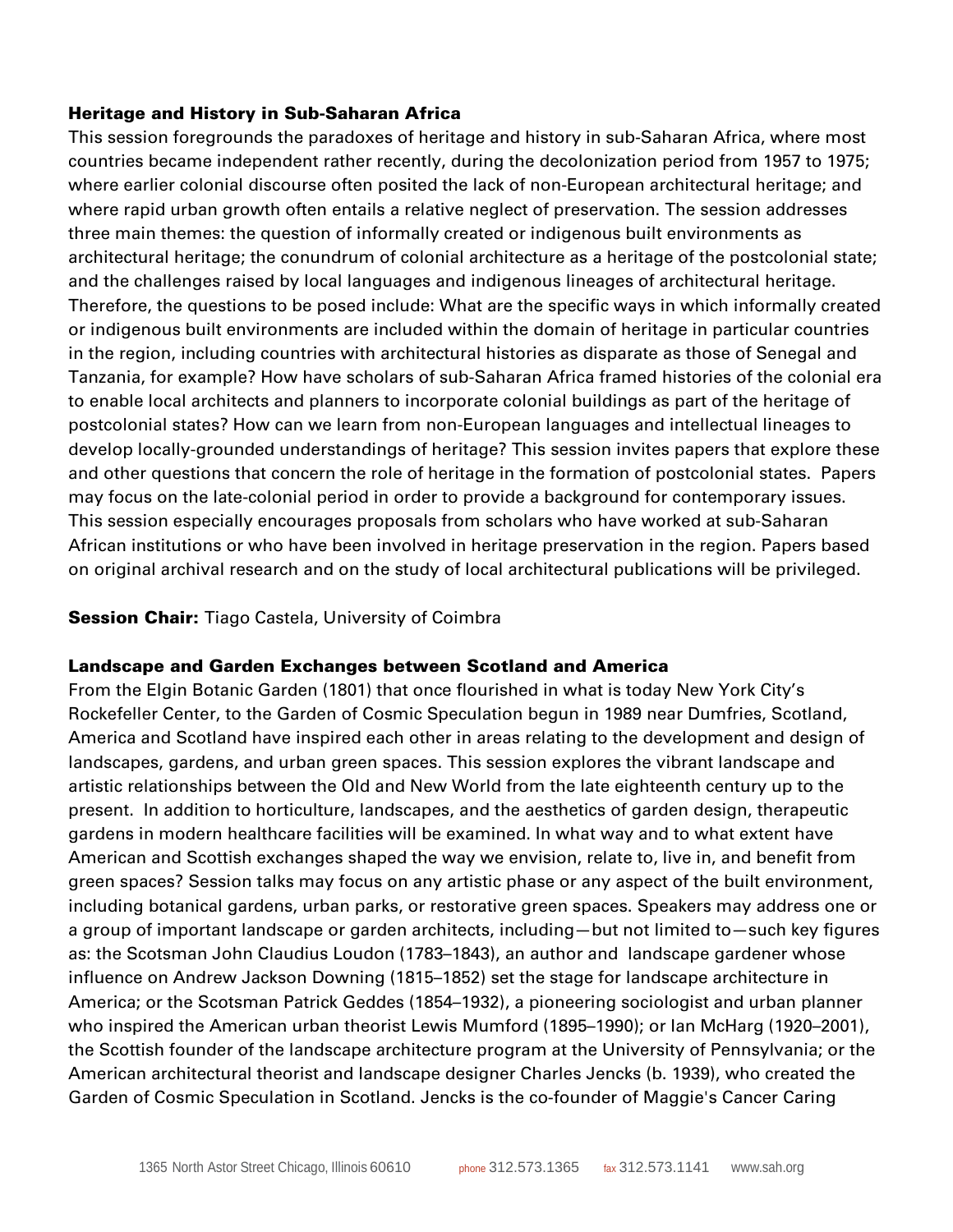Centres, dedicated to his late wife Maggie Keswick Jencks, which provide practical, emotional, and social support for people with cancer and their families.

Session Chairs: Vanessa Bezemer Sellers, New York Botanical Garden, and Judith K. Major, Kansas State University

### Mass Housing 'Elsewhere'

Modernist mass housing is one of the twentieth century's most widespread architectural schemes. Not only in Paris or Chicago, but also in Hong Kong, Mumbai or Brasilia, home for millions of citydwellers is a modernist apartment block, built under the general aegis of the state, often as part of a vast, systematised development.

In this global building programme, two driving currents in the production of the twentieth-century built environment converged with thunderous force: the tempestuous architectural and ideological utopianism of the Modern Movement, and the wide-ranging increase in state intervention. But beyond this 'great confluence' of modernism and the state, mass housing connects us to other themes of twentieth-century architecture, including egalitarian concepts of 'community life' and mass culture, and strategies of social-economic-scientific modernisation.

Discussion of these issues has hitherto focused on the well-known, 'canonical' policies and interventions of modernism and state power in housing, especially in post-war Europe, North America and the USSR. In this session, by contrast, we seek papers that investigate the wider impact of this 'great confluence'. Elsewhere in the world, some of these assumed certainties of mass housing in Europe and North America do not hold true—the linkage to left-wing or at any rate welfare-state regimes, the focus on low-income and rental housing as opposed to home-ownership, and the association with standardised or industrialised construction. We invite papers that evaluate these differences, as well as the impact of the trans-national flow of European and North American ideas. Contributors are encouraged to set architectural form in the context of intellectual history. This may include questions of 'other modernities,' cross-cultural transmissions and adaptations, architecture as an instrument of power, or the tension between global culture and regional identity.

Papers that focus exclusively on European or North American topics will not be considered.

**Session Chairs:** Miles Glendinning, University of Edinburgh, and Florian Urban, Glasgow School of Art

### Medieval Vernacular Architecture

Scholarly interest in vernacular architecture has gained increased traction in the past few decades. As the editors of the 2005 volume *Vernacular Architecture in the Twenty-First Century* noted, vernacular architecture no longer is understood solely as domestic architecture, rural architecture, or architecture built by romanticized non-professionals—in other words a product counterpoint to "polite" building—but as a cultural process specific to a location, whether rural or urban, or to a people that reveals how builders within that group engage with ecological, technological, and cultural variables. In the same vein, in his 2010 book *English Houses: 1300–1800*, the archaeologist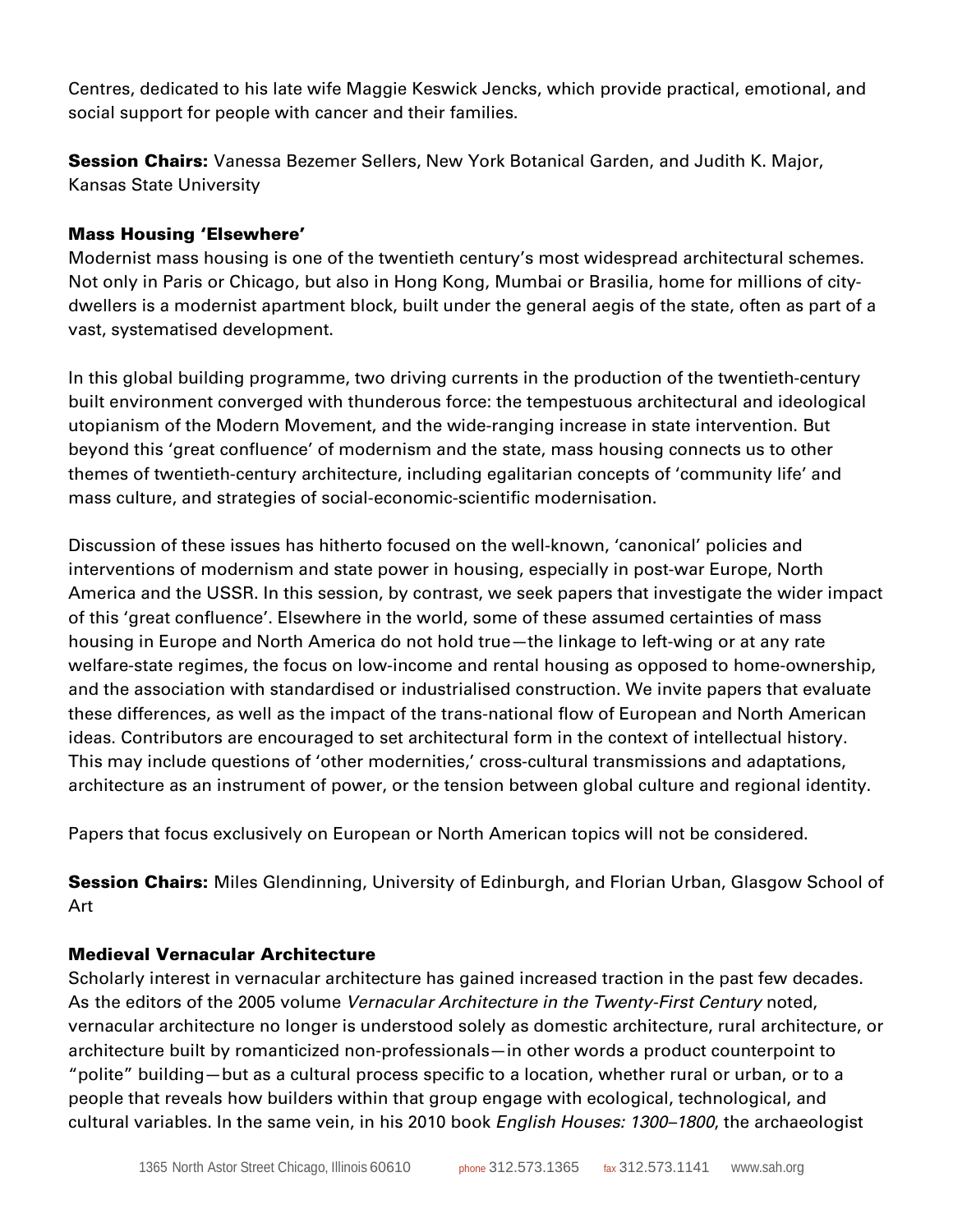Matthew Johnson argued that vernacular architecture is an anthropological style, one in which a people, their histories, and priorities can be read through the building form. Much work on vernacular architecture focuses on building from the twentieth century through the present.

This session seeks papers that address the study of buildings through the lens of the vernacular from the Middle Ages, defined roughly as the fifth through fifteenth centuries. Subjects are welcome from any part of the world and may include studies of domestic spaces, but in the aim of expanding the definition(s) of vernacular architecture, in particular so that its study can engage with other disciplines, the session encourages papers with anthropologic understandings of the vernacular that examine relationships, specific to an area or group, between builders, patrons, and their surrounding environments that contributed to cultural continuity. As such, this session is interested particularly in papers that address construction processes, lived experience, workshop practices, material and environmental analyses, and the impact of regional integration on local building within specific cultural, social, and historical environments, whether urban or rural, "polite" or domestic. In addition, papers that employ or discuss new technologies for analyzing medieval vernacular buildings are welcome.

**Session Chair:** Alexander Harper, Princeton University

## Mediterranean Cities in Transition

Mediterranean cities with long histories preserve the physical evidence of their role as economic and cultural hubs. The historic complexity of their contemporary state reveals their transition through time, with the medieval and early modern period frequently setting the foundations for subsequent growth and development. As cities change through time, historic layers often gain renewed importance or reemerge by archaeological excavation, mirroring new cultural sensibilities, ideologies and social needs. The experience of historically layered architectural heritage, particularly the medieval, is an integral component of the fabric of Mediterranean cities. But a building's value today is often different from how it was valued at the time it was built or experienced through time. The material object connects past and present in a deeply meaningful way, but it does so on new and ever changing terms. Therefore, making connections between past and present can pose challenges as contemporary residents try to determine the role of the historic fabric in contemporary rapidly growing cities.

We invite papers that will consider the city as a heritage field: 1) How and why does medieval fabric survive to the present? 2) How does this fabric of monuments, architectural tissue (walls, gates), urban spaces, and services (water supply, sewage) serve as a resource for the present? Is the value utilitarian, in the sense of a usable palimpsest, or is it valued because of how it is interpreted? 3) Does medieval architecture guide the city's subsequent character? If so, does the old footprint pose a limit to growth, its narrow streets and enclosure walls impeding the city's entry into modernity, or in contrast, does heritage fabric enrich a city's sense of identity, cultural vigor, and connection to its own place? 4) What is the role of medieval architectural heritage in the context of contested and divided urban space?

**Session Chairs:** D. Fairchild Ruggles, University of Illinois, Urbana-Champaign, and Nikolas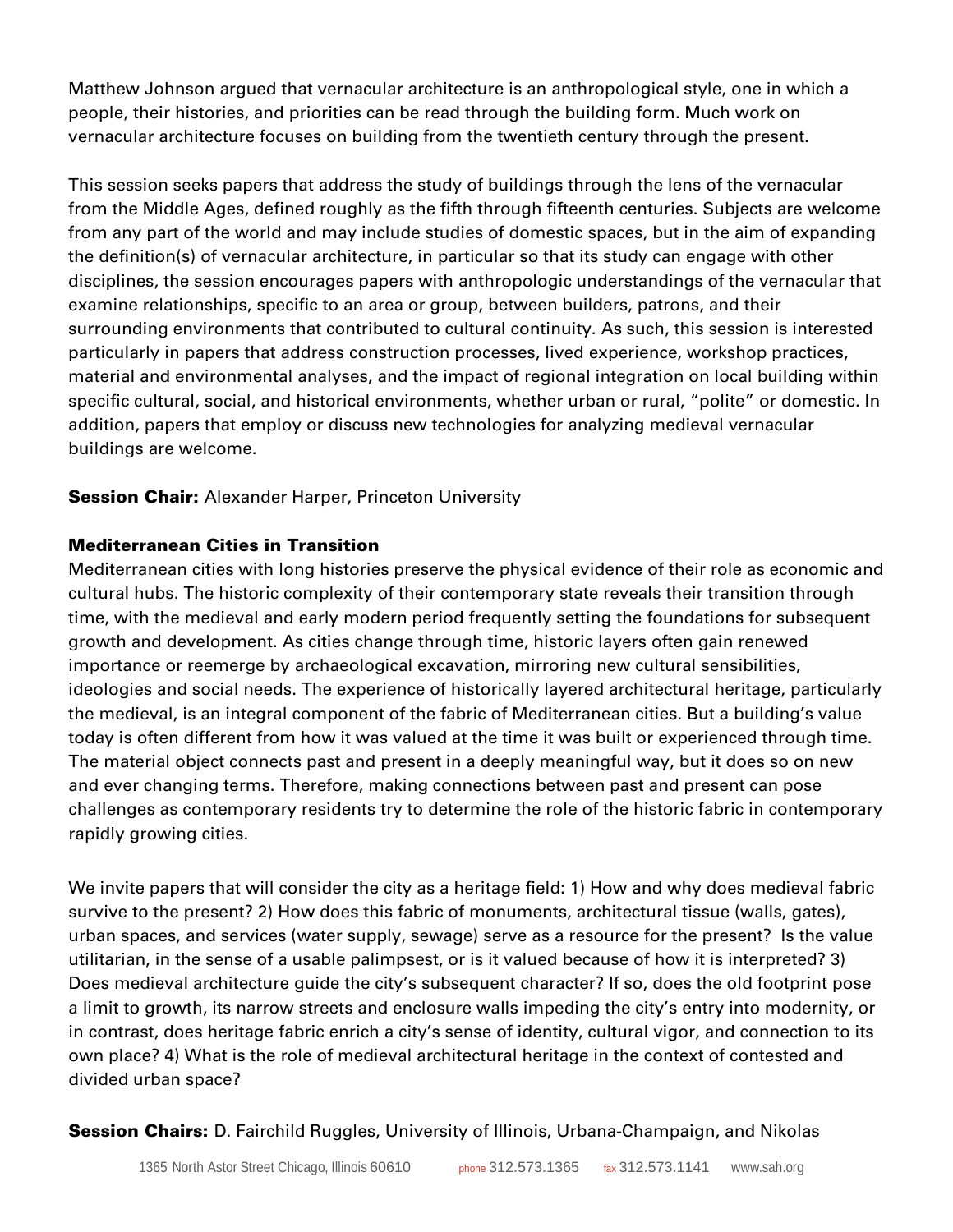#### Bakirtzis, The Cyprus Institute

#### National, International: Counterculture as a Global Enterprise

The counterculture is typically considered a U.S. phenomenon, or even more specifically, a product of its West Coast. However, counterculture design attitudes and building practices quickly spread outside America after 1965. Transatlantic visits to epicenters of the US hippie movement, the translation and publication of key counterculture building texts, and an efflorescence of sympathetic reports and journal articles gave birth to alternative architectural groups around the world, as known from the documentary traces of the geodesic domes and lightweight shelters adopted for nomadic lifestyles.

This was not a one-way traffic in ideas or ideals. Communitarian and anarchist communities had long existed in Europe; ecological ideals, organic cultivation, and an interest in lightweight structure could already be found. Student protests and widespread anti-war and anti-nuclear demonstrations provided a fertile ground for alternative cultural practices. Because there were few overseas equivalents to America's 'wide open spaces' and frontier mentality, theoretical and political speculation prevailed over experimental building practices.

This panel presents critical and analytical scholarship on countercultural ideals and practices explored outside the United States. Topics that might be addressed include: hippie selfbuild construction methods; autonomous houses as artifacts of ecological holism, experimental wind and solar energy prototypes, squatting as a means of urban appropriation and renewal. How were countercultural ideals theorized and reformulated within new fields of discourse and put into practice? Did counterculture space provide opportunities for the liberation of women and the disenfranchised, or reprise mainstream marginalization? What role did alternative publishing play in stimulating new building forms? What was the overseas significance of the appropriate technology movement? What role did local legacies of cultural or political alterity play in forging new countercultural communities and in influencing their spatial production?

Session Chair: Caroline Maniaque-Benton, Ecole Nationale Supérieure d'Architecture de Normandie

### Natural Disasters and the Rebuilding of Cities

The long, rich and diverse history of cities—our "greatest work of art," in the words of Lewis Mumford—features dramatic events that have determined the course of nations. Included among such events are natural disasters. These, in turn, have led to innovative architectural and urban responses and to the development of unique construction practices in various regions. As well as transforming architectural and urban thinking, natural disasters of all kinds constitute a dynamic "cultural laboratory" that, by highlighting the vulnerability of societies, holds long-term consequences for local populations and for global human heritage more generally.

This session aims to offer a critical reflection on the role played by disasters in the complicated mixture of indigenous and foreign technologies involved in the building and re-building of a city,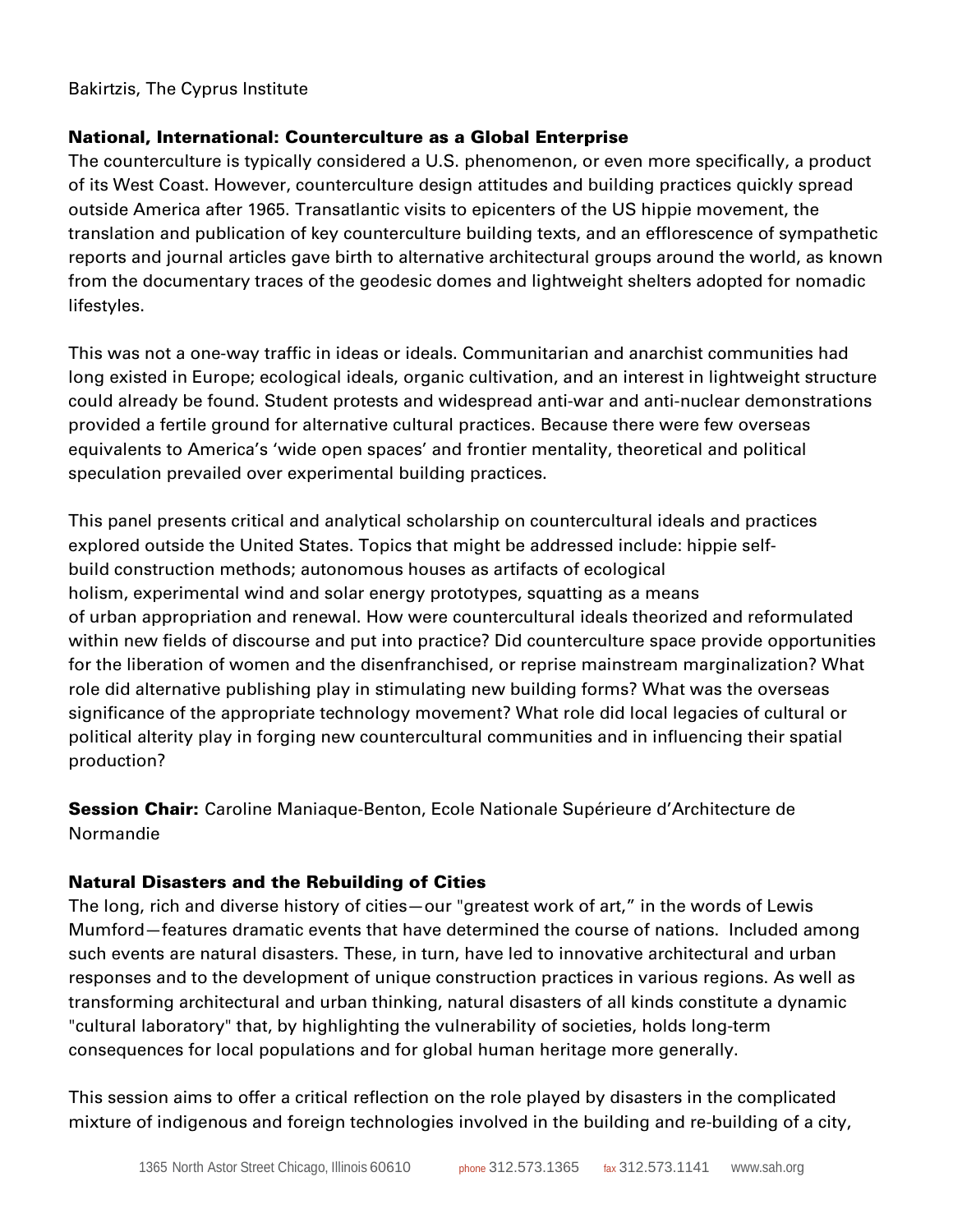and on the experiences and aesthetics that are present in and vital to the many cultural identities of the world's cities as they evolved over time.

Papers are invited that analyze the impact of natural disasters—including earthquakes, volcanic eruptions, tornadoes, and so on—on traditional and modern architecture—building materials, design innovations, formal adaptations, etc.—and urban form, including the siting, planning and, sometimes, relocation of cities. Also welcome are papers that treat the measures taken by authorities to prevent subsequent loss of life and property. Research approaches can range from field studies to archival work to recent advances in the collection of historical geophysical data. The built heritage of the Americas, in its evolution and its original values, will be of special interest.

Session Chair: Adriana N. Scaletti, Pontificia Universidad Católica del Perú

## On Style

'Style' has been one of the most reviled concepts in twentieth century architecture. From Mies van der Rohe famously equating style with formalism, to Rem Koolhaas echoing Le Corbusier's "The styles are a lie," style continues to evoke suspicion among architects and historians alike. Apart from a short-lived comeback in the 1980s, the term seems still to ring with modernist allegations of lie, deceit, and historicist masquerade.

Modernist critique notwithstanding, style was for centuries a sophisticated way of dealing with meaning in architecture and a subtle vehicle for thinking about architecture's referentiality and historicity. Whether one studies nineteenth century style theory or style as an agent of architectural dissemination across time and place (crucial to understanding e.g. architecture in periods of colonial expansion), the centrality of the concept to modern architectural discourse and practice can hardly be overestimated. All the more curious, therefore, is the noticeable lack of interest in style—be it as a concept or a practice—among contemporary architectural historians. While style has been subject to investigation in current art theory*,* the subtleties and complexities of style in architecture have rarely been tackled head-on in recent scholarship. To contribute to such investigations is the aim of this session.

The *On Style* session invites papers that investigate style as theory and practice. The session aims 1) to trace the formation of the modern concept of style, 2) to investigate the particular idea of history underlying this concept, and 3) to probe into key examples of style at work. Contributors are encouraged to explore these issues through a well-defined historical material, paying particular attention to the multifarious ways in which style has served to reconfigure and transcend time and place. More than mapping revivalisms, the session aims to study the complex polychronicity at work in architectural style.

**Session Chair:** Mari Hvattum, Oslo School of Architecture and Design

## Penetrable Walls: Architecture at the Edges of the Roman Empire

The mid-second-century Antonine Wall in Scotland and its more famous neighbor to the south, Hadrian's Wall, were not only physical boundaries of the far-flung Roman Empire; they were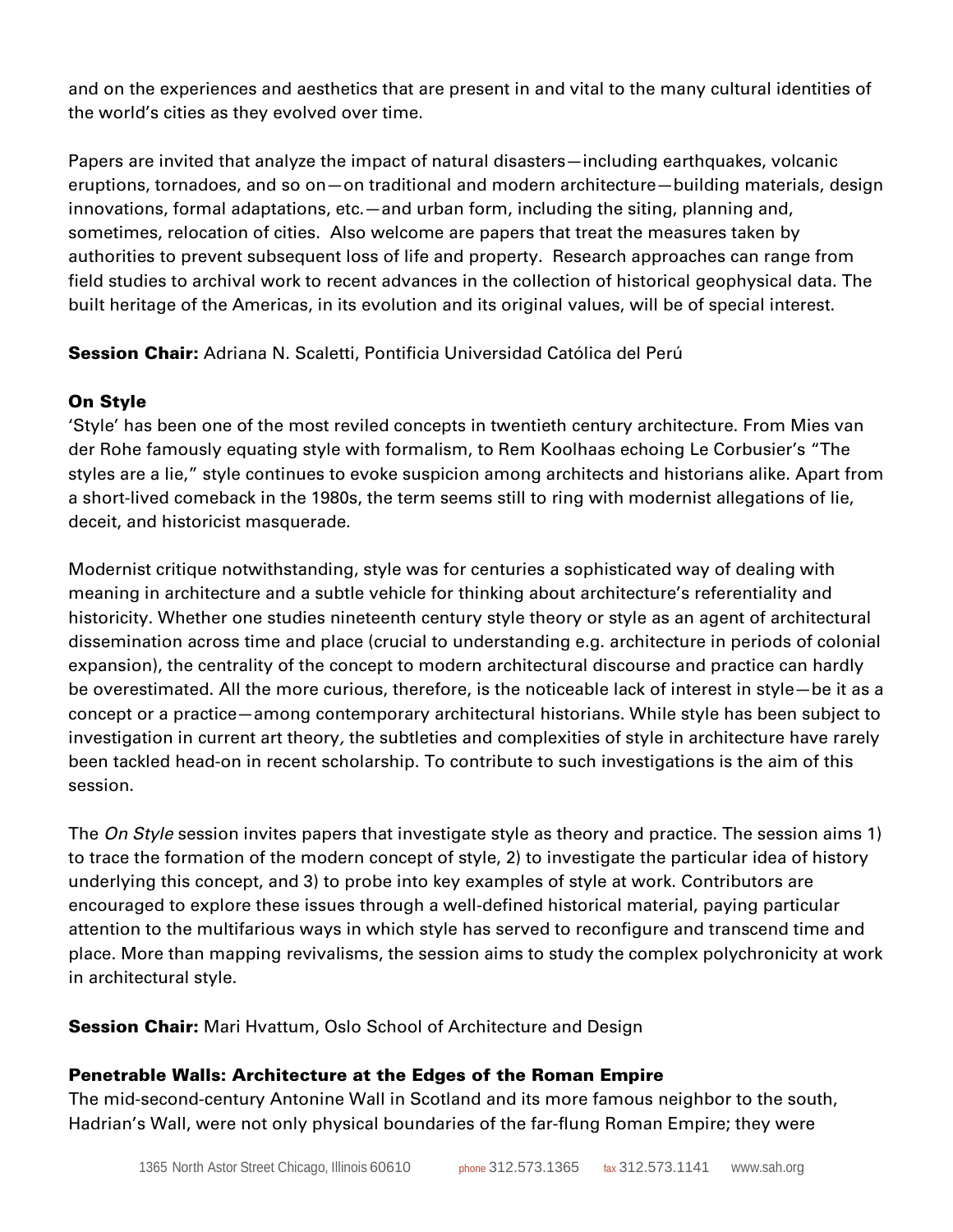symbolic as well. These constructs connoted Roman power, and much has been written about the 'Edge of Empire.' Some current scholarship, however, has highlighted the inherent complexities with the visual culture that was produced in the Roman provinces and beyond their borders. Questions of audience, context, and innovation rightly percolate through these analyses. Many old assumptions have been challenged and new methodologies have been employed to reinterpret the visual culture in the Roman provinces. One example of this is the recent Getty project and edited volume, *Beyond Boundaries: Connecting Visual Cultures in the Provinces of Ancient Rome* (2016).

This SAH session seeks to expand upon this recent scholarly work and focuses on the architecture, urban design, as well as the built environment in the rural landscapes of the diverse Roman provinces. This session's geographic and temporal limits are intentionally broad; the focus is not on a single Roman province or one period in the Empire's long history. Rather, it is hoped that the papers' themes can speak across time and space, and in the process new questions will be asked about built environments in both rural and urban settings throughout Rome's varied provinces. Papers for this session can address specific buildings or sites within any of Rome's provinces and/or address empire-wide themes that draw upon the built evidence from numerous provinces. Further, papers in which new methodologies are utilized, such as the use of digital modeling in the investigative process, as well as new theoretical models are strongly encouraged.

**Session Chair:** Thomas J. Morton, Bryn Mawr College

#### Piranesi at 300

Giovanni Battista Piranesi (1720–1778), one of the most outstanding graphic artists of any age, made enduring contributions to both the representation of architecture and the narrative of its history. Through the alchemy of his etching needle, he gave expression to the mute poetry of Roman ruins. Piranesi also published a series of artfully structured volumes in which he orchestrated textual erudition and visual pyrotechnics to advance his polemical views on the history of architecture. Always a passionate advocate of the virtues of creativity and innovation over blind adherence to rules, Piranesi became a touchstone in the roiling Quarrel of the Ancients and Moderns. Piranesi's polemical publications and extensive corpus of over one thousand prints extended his reach and exerted a powerful influence on architectural discourse that persists into our own day.

Much new information relating to Piranesi has emerged in recent years, such as numerous drawings, archival documents, and the eloquent testimony of his surviving copper plates, which have recently been conserved. In the run-up to the three-hundredth anniversary of Piranesi's birth in 2020, we propose a session that will provide a fresh view of Piranesi and his place in the history of architecture. We invite papers that address such themes as Piranesi's representational strategies, his polemical vision of architectural history, his audience and reception, as well as how his ideas and his art have been taken up in more recent years.

**Session Chairs:** Heather Hyde Minor, University of Notre Dame, and John Pinto, Princeton **University** 

### Preserving and Repurposing Social Housing: Pitfalls and Promises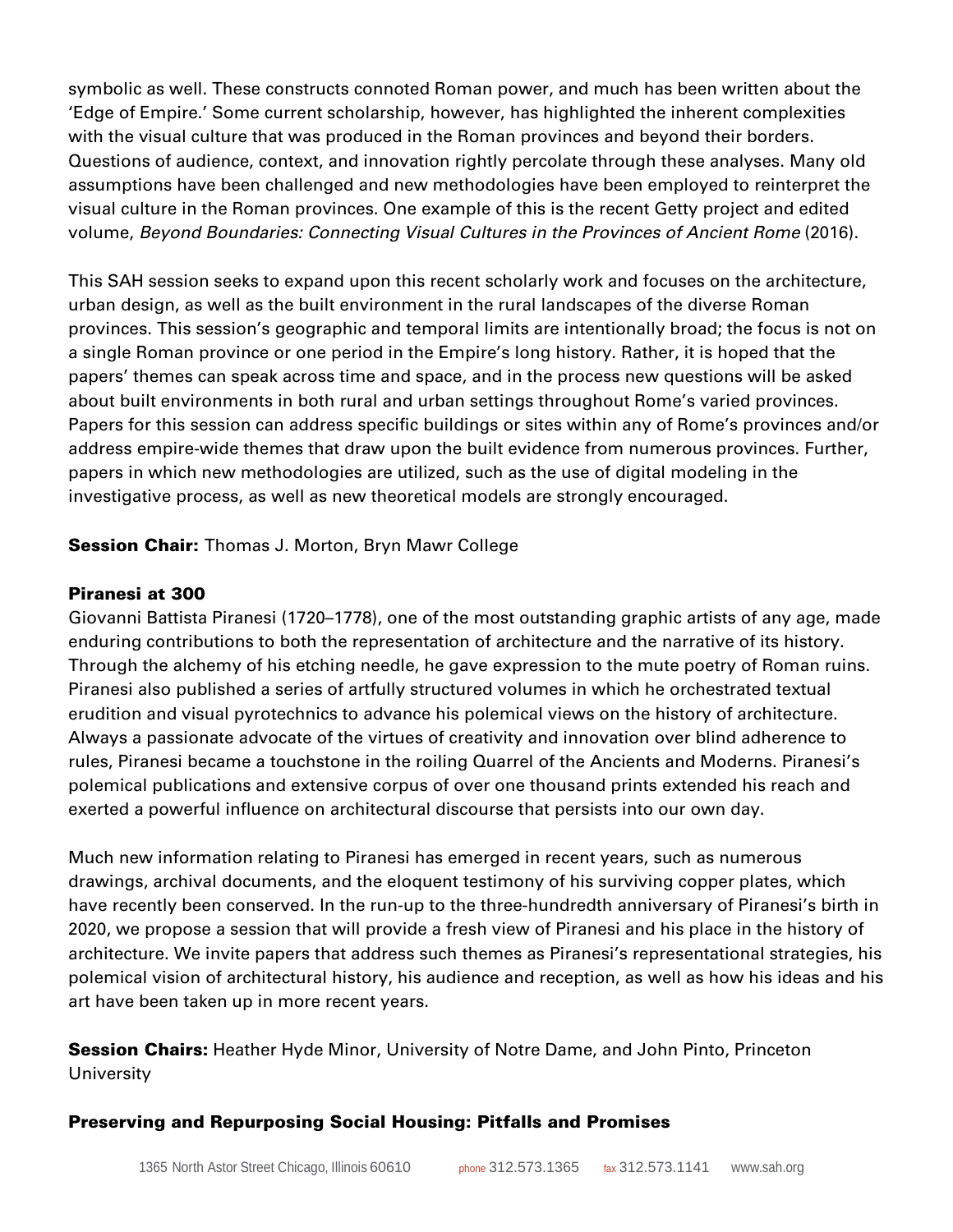Few aspects of the American built environment have lingered with as much stigma as public housing, and social housing in Europe has not always fared much better. Still, even the most maligned towers have had their defenders. Former residents have recorded their oral histories; filmmakers have documented the complex community support for even violent places; and academics have added alternative readings to simplistic accounts of "decline and fall." Is there a chance to restore the reputation of this housing? If so, is there a role for historic preservation in changing public opinion?

Preservation typically celebrates significant cultural assets. Sometimes, however, preservation instigates engagement with troubled aspects of a shared past, or underscores the place specificity of unsettling historical events. Less common is a third challenge: altering a narrative in ways that can rehabilitate the reputation of once vilified places and their inhabitants. As the recent book *Public Housing Myths: Perception, Reality, and Social Policy* (2015) demonstrates, numerous misconceptions about public/social housing could be, at least partially, debunked by a fuller tally of their pluses and minuses. How might preservation assist in this myth-busting?

Papers may address a variety of the policy-shaping questions of public/social housing preservation and adaptive reuse, including: Must public/social housing be preserved on the basis of architectural merit alone? Should the priority be for work by significant architects? How can we reconcile the varying goals of housing advocates (who sometimes strategically espouse preservation as a stopgap against displacement), professional preservationists (who have traditionally emphasized the material and architectural integrity of sites over their social function), developers (who sometimes halfheartedly invoke preservation as a source for extra funding), and urban planners (who occasionally view preservation as an unwanted stepchild in the urban redevelopment family)? Finally, can adaptive re-use ever provide a successful alternative future for failed public/social housing?

Session Chairs: Andrew S. Dolkart, Columbia University, and Lawrence J. Vale, Massachusetts Institute of Technology

### Publicly Postmodern: Government Agency and 1980s Architecture

Postmodern architecture has conventionally been identified with late capital and vast, privately owned, semi-public interior spaces. This perception of 1970s and 1980s postmodern architecture as an agent of privatisation in a declining public sphere relies heavily on evidence from the United Kingdom and the United States. In those nations, the neo-liberal attack on modernist architecture as public policy—exemplified in the demolition of St. Louis's Pruitt-Igoe public housing—was followed by the decline of government agencies responsible for social housing and public works. Few largescale examples of state postmodernism prospered in the United Kingdom and North America. By comparison, the trajectory of postmodern architecture in other geographic settings has been neglected. For example, in Australia postmodern architecture in the 1980s is overtly connected to government agency. During the 1960s and 70s Australia experienced the same clashes between government bodies and community activists over modernist architecture as elsewhere. Australia subsequently also adopted neo-liberal economic and social policies. A key difference in the Australian case, however, is that even conservative politicians remained committed to cultivating the idea of community. The public postmodernism that resulted in Australia is most apparent in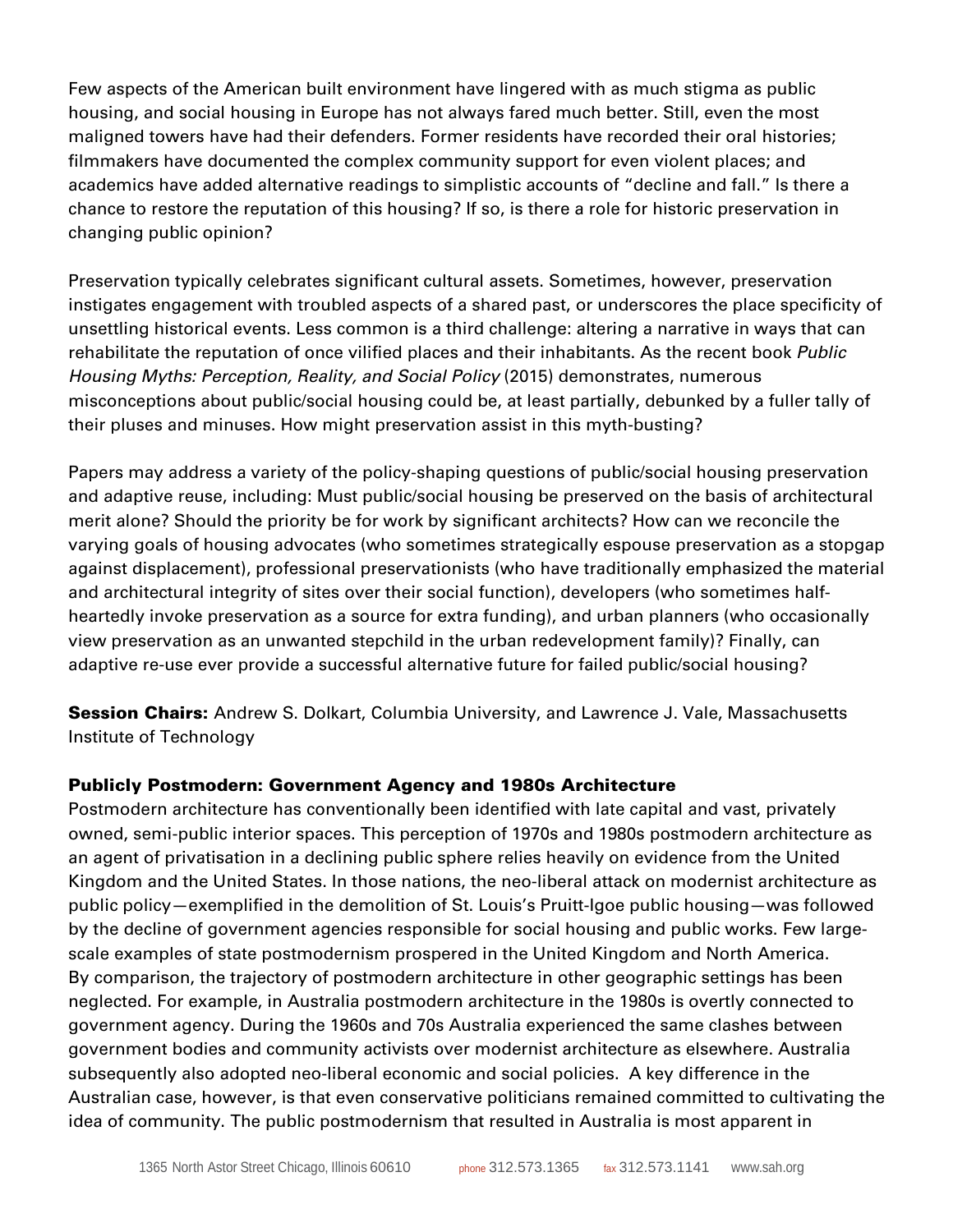Romaldo Giurgola's New Parliament House (1979–1988). However, state patronage of postmodern architecture extended across the country and many modest community facilities were constructed in neo-vernacular and classical modes.

We invite papers that examine the reception and trajectory of postmodern architecture in geographic contexts other than—or in contrast to—architecture's postmodern condition in North America and Britain. In particular, we are interested in submissions that examine postmodern architecture in specific settings and in relation to evolving conceptions of government agency, community, and the public realm, as well as in relation to privatisation and neo-liberalism's 'cultural logic.'

**Session Chairs:** Karen Burns and Paul Walker, University of Melbourne

## Questions of Scale: Micro-architecture in the Global Middle Ages

This session seeks to expand worldwide a productive discourse that has engaged historians of Gothic architecture for at least forty years: the interplay of design ideas across the macro- and microarchitectural realms. In the twelfth and thirteenth centuries small-scale shrines and sacrament houses looked increasingly like monumental Gothic churches with pointed arches and flying buttresses. Soon, choir stalls and tabernacles became design laboratories that germinated formal ideas for full-sized structures arrayed with intricate niches or encrusted with delicate tracery. Moreover, recent scholarship by Sarah Guérin, Achim Timmermann, and Paul Binski has shown this interplay of forms provided more than formal ideas; smaller works of art, like ivory diptychs and pulpit canopies, could deploy the architectural features of churches and castles to project spiritual meanings.

This conversation should not be limited to medieval Europe. Micro-architecture featured in many design traditions and material cultures around the world during these years. At small scale, canopies with *amalakas* often sheltered sculptures of Hindu gods in the same manner as the gables and finials crowned statues of the Virgin and Child. Somewhat larger Chinese sutra cabinets for storing Buddhist scriptures were often built as octagonal pavilions, a form specified by the Song Dynasty text *Yingzao fashi*. They pre-date the Gothic sacrament houses mentioned above and parallel them in purpose and sophistication. At the monumental level, Goethe's delight in the "great harmonious masses [of Strasbourg Cathedral], quickened into numberless parts" could equally apply to the temples of Khajuraho, where lofty *sikharas* rise as recursive compositions of miniaturized towers, or *urushringas*. In Islamic architecture *muqarnas* serve an opposite function; the tiny half-dome ornaments dematerialize their larger vaults. This session invites papers that address one or more case studies of micro-architecture from 300–1600 CE at any scale, from anywhere in the world, and in any media.

## **Session Chair:** Jeffrey A. K. Miller, University of Cambridge

## Reading the Walls: From Tombstones to Public Screens

From dedicatory inscriptions on Greek architectural monuments to the three-dimensional lettering affixed to the façade of the Bauhaus, the neon signs of Las Vegas, and the unofficial marks left by cans of spray paint, words on buildings can both overcome and augment the limits of architecture's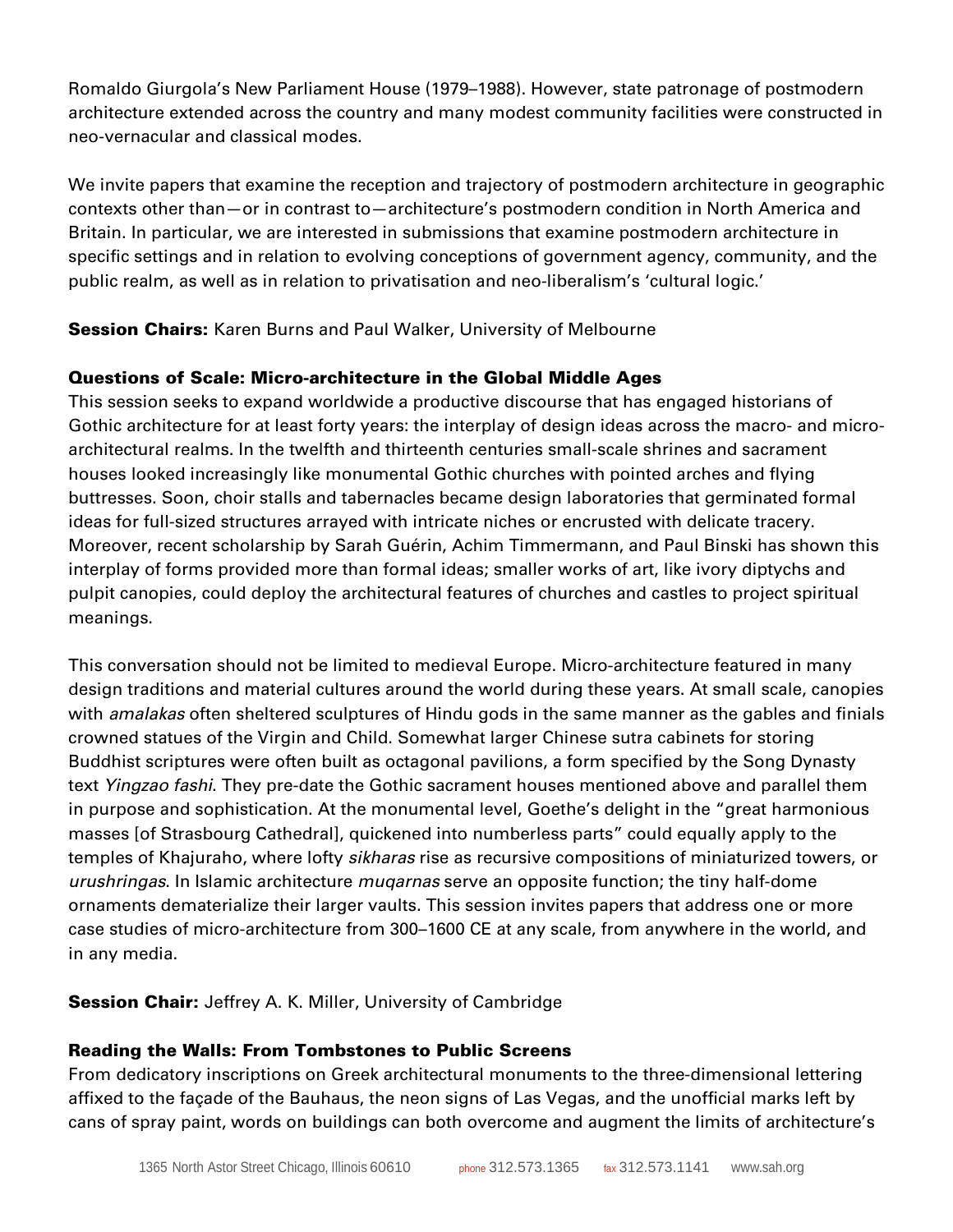ability to communicate to a broad public. Scholars working in a variety of contexts have begun to explore the ways in which text informs historical interpretations and understanding of buildings and urban spaces but typically position their analysis within the confines of relatively narrow historical and disciplinary boundaries. This session seeks to build on that body of work by exploring the relationship between architecture and its inscriptions in a variety of political, geographical, and historical contexts.

We especially welcome papers that explore the following questions: How does epigraphy influence a building's form and composition? What is its role within discourses of power, democratic, or totalitarian? Does it simply 'fill the gap' between intention and reception in architecture's quest to convey meaning? What can faded, deleted, re-contextualised or overwritten inscriptions tell us of a building's pasts, its successive uses and shifting meanings? How can it control memory as a selfconscious effort to harness the past? How did the interplay of text/abstraction vs. representation/ornament shape avant-garde modernist discourse and practice? How is its use and form related to larger cultural shifts? Can branding, advertising and public screens be considered contemporary forms of this ancient practice? And if so, how do they operate?

**Session Chairs:** Flavia Marcello, Swinburne University of Technology, and Lucy Maulsby, Northeastern University

## Reinserting Latin America in the History of Modernism: 1965–1990

After sixty years since the landmark 1955 exhibition, *Latin American Architecture since 1945*, in 2015 MoMA staged the exhibit *Latin America in Construction: 1965–1980,* dedicated to the architectural production in countries of the region largely omitted from larger narratives of architecture, effectively reinserting "Latin America into our history of modernism and modernization," as the curator Barry Bergdoll wrote in the catalog for the exhibit.

The objective of this session is to continue the construction of narratives that discuss and reflect about the impressive range of work done in Latin American countries from 1965 to 1990. This session encourages papers elucidating the diverse perspectives and different tendencies those unique architectural projects envisioned in different contexts and regions of the continent. Possible topics include, but are not limited to, in-depth analysis of the context and design process of some of the most relevant yet still less explored architects; themes related to public housing; or a critical study tracing the evolving nature of the relevant literature, moving from a reductionist interpretation of architecture in Latin America, to one that concentrates on the uniqueness and innovation of the responses. Essays that expand and discuss the trans-formation and impact in architectural ideas and work as a result of the waves of development implemented both by democracies and dictatorships, or addressing what larger urban and design initiatives were implemented and politically driven by the state as a result of postmodernism and neoliberalism also will be considered.

The topics should move beyond more canonical readings of architecture and design in Latin America, thus contributing to a critical reinterpretation of modernism, providing important research material documenting national, regional and individual efforts in Latin America that are not yet fully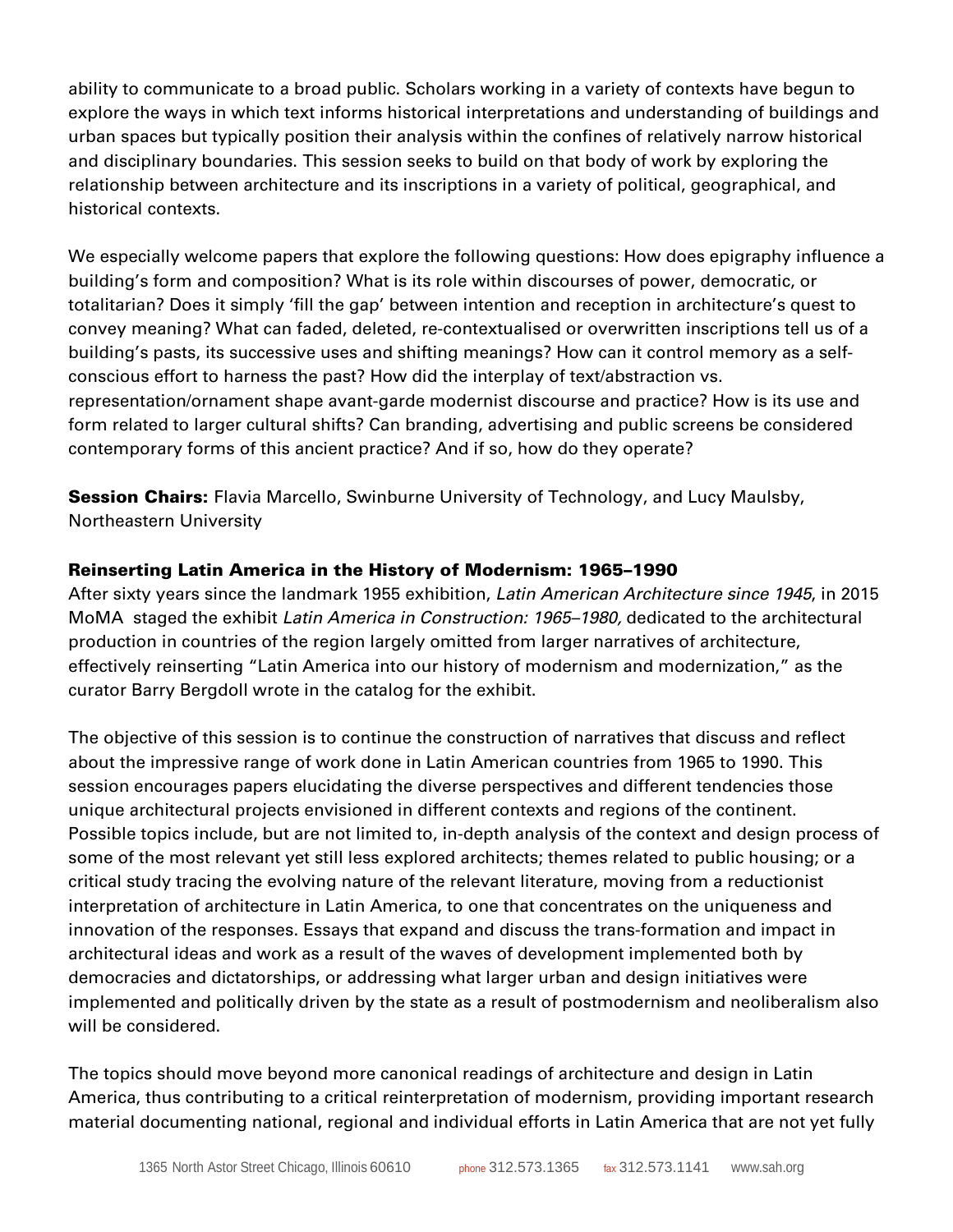understood in the history of modern and contemporary architecture.

Session Chairs: José Bernardi, Arizona State University, and Humberto Rodríguez-Camilloni, Virginia Tech

#### Reopening the Open Plan

It was with open factories and grand library reading rooms in mind that Frank Lloyd Wright and Ludwig Mies van der Rohe promoted the large, partitionless interior as a symbol of organizational modernity. By the mid-20th century, designers of corporate offices, schools, and related buildings were creating flexible spaces to accommodate the flows of communication and collaboration on which the knowledge economy was understood to be based. In the newest open-planned environments, influenced by some of the 1960s' most radical architectural ideas, spatial divisions could be reconfigured over time in response to user feedback; privacy was defined not by hard separations but in irregular gradients; and despite efforts at acoustical muffling, the interior was pervaded by a continuous susurrus of talking and typing.

Whether open plans have lived up to their promise has remained an undecidable question. Some have seen them as innovative steps toward a more human-centered environment; others as architectural gimmicks that curb users' autonomy. Open offices, for example, are variously described as "landscapes" in which productive interactions and meaningful relationships are cultivated and as "cubicle farms" whose flimsy partitions evoke the increasing precarity of immaterial labor.

Drawing on recent reevaluations of midcentury design, this session historicizes and theorizes the open plan as an architectural format in which the spatial and social protocols of modern organizations have been worked out. Papers may consider specific planning techniques and the ideologies that have guided them, technical and furniture infrastructures associated with open planning, social and psychological criteria proposed to evaluate these designs, urbanistic considerations, as well as the cultural representation and broader influence of open plans. Patterns of bureaucratic development, the growth of telecommunications networks, and postwar theories of environment and milieu are likely to be important points of reference for the session.

**Session Chair:** Joseph L. Clarke, Illinois Institute of Technology

#### Rethinking Medieval Rome: Architecture and Urbanism

This session seeks to assess the impact of recent methodological developments on the study of the architecture and urban forms of the city of Rome from the end of the Gothic War (ca. 554) to the reestablishment of the papacy under Pope Martin V (ca. 1420). In the past decade the medieval humanities have opened up new perspectives on the past by focusing on questions of materiality, agency, temporality, spatiality, cross-cultural interaction, and ecocriticism. These new approaches, many of which are informed by interdisciplinary research and contemporary cultural interests in the natural and built world, are fundamentally reshaping how we conceive of and study medieval architecture and urbanism. This panel will examine how new methodologies and theoretically informed approaches are changing our understanding of the architecture of medieval Rome. The city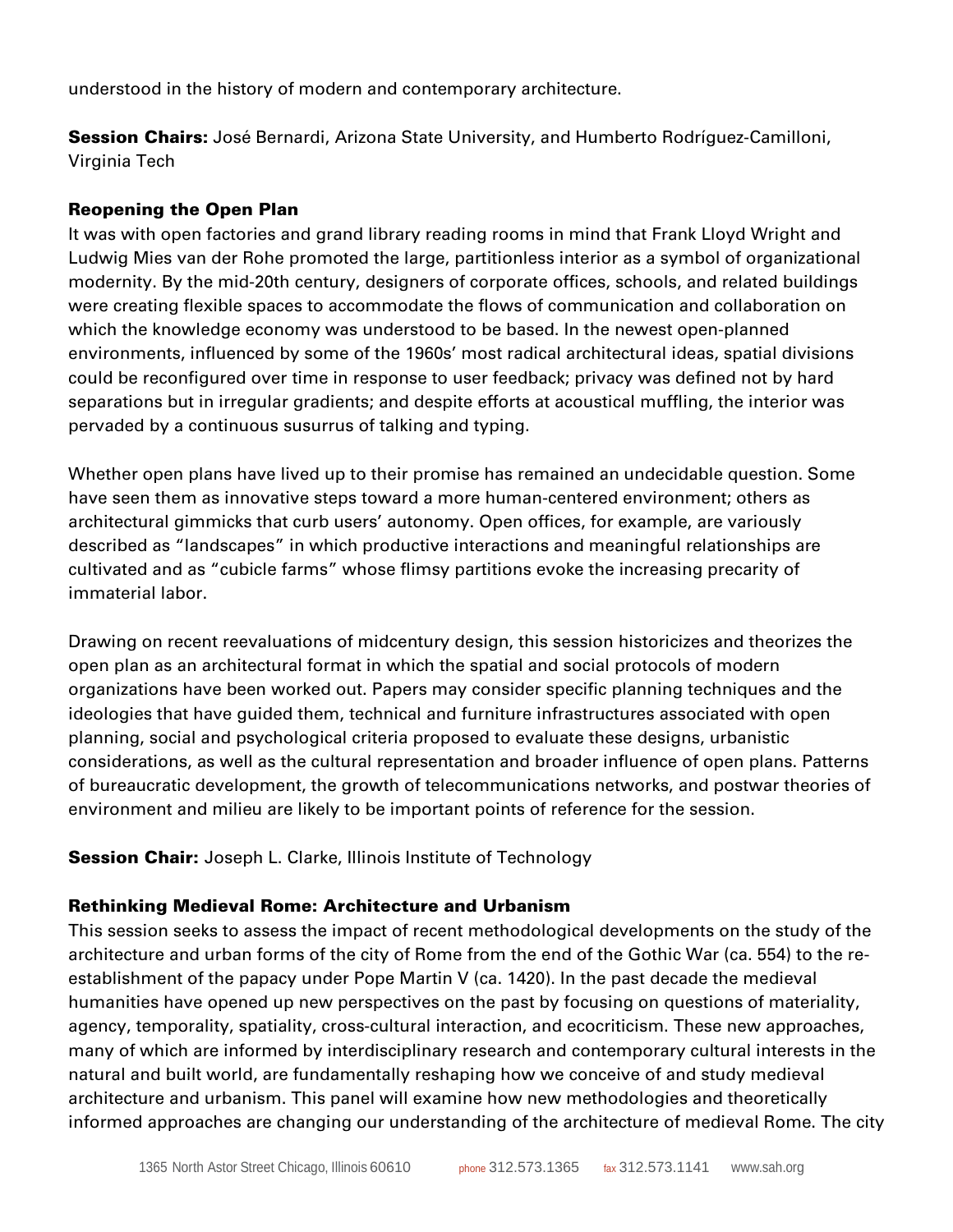of Rome has long occupied a particular place in scholarly narratives as the seat of the papacy, as a destination for pilgrims, and as a mythical symbol of past grandeur and decline. Historians of Rome's medieval architecture and urban fabric have traditionally focused on such issues as the distinctively retrospective character of the city's basilicas, the relationship between architecture and liturgy, the reuse of ancient materials, the topographical distinctions between the city's inhabited and uninhabited regions, or the polemical character of Rome's baronial tower houses. This session inquires into the current status of medieval Rome, both within the field of architectural history and in relation to the broader discourses of the medieval humanities. We invite contributions from architects, architectural historians, and scholars in allied fields whose work charts new avenues for rethinking the history of medieval Rome's built environment through novel questions, through innovative methodological and technological approaches, by presenting new evidence, or by means of critical revisions of existing scholarly narratives.

**Session Chairs:** Marius B. Hauknes, Johns Hopkins University, and Alison Locke Perchuk, California State University Channel Islands

## Spaces of Displacement

The radical geopolitical changes of the modern world have generated large-scale population displacements that have significantly influenced the built environment. Wars, persecutions, climate change and market economies have pushed people away from their homes and forced them to resettle in new locations, whether within or across national borders. Some sites were constructed ad hoc both to support and control displaced persons while other sites contributed to continuing displacement. Following colonial expansion in past centuries, for example, displaced indigenous peoples formed makeshift settlements while those in power confined defiant locals in detention and refugee camps as part of state-building projects. Today, emergency shelters and "arrival cities" accommodate displaced populations as well as restrict their transnational movement.

Set within the context of the spatial ordering of modern population movements of the last century, this session aims at tracing the multi-faceted spatial manifestations of displacement worldwide. How may we theorize architectural and spatio-political formations related to displacement? What roles has architecture played in facilitating or resisting displacement, and in supporting displaced people? How can we trace the influence of displacement on local and transnational architectural configurations and on the appearance of new spatial typologies? How can an historical analysis of displacement contribute to the understanding of this situation as a whole?

We welcome papers that explore spaces of displacement, including the organization of refugee camps in Africa, Asia, the Middle East and Europe created in the wake of violent conflict or climate change, as well as studies examining the spatial impact of socioeconomic unrest in South and Central America. Papers should engage the broad range of concepts mentioned above and develop a socio-spatial analysis of the situations they examine.

**Session Chairs:** Irit Katz, University of Cambridge, and Felipe Hernandez, University of Cambridge

## The Architecture of Ancient Spectacle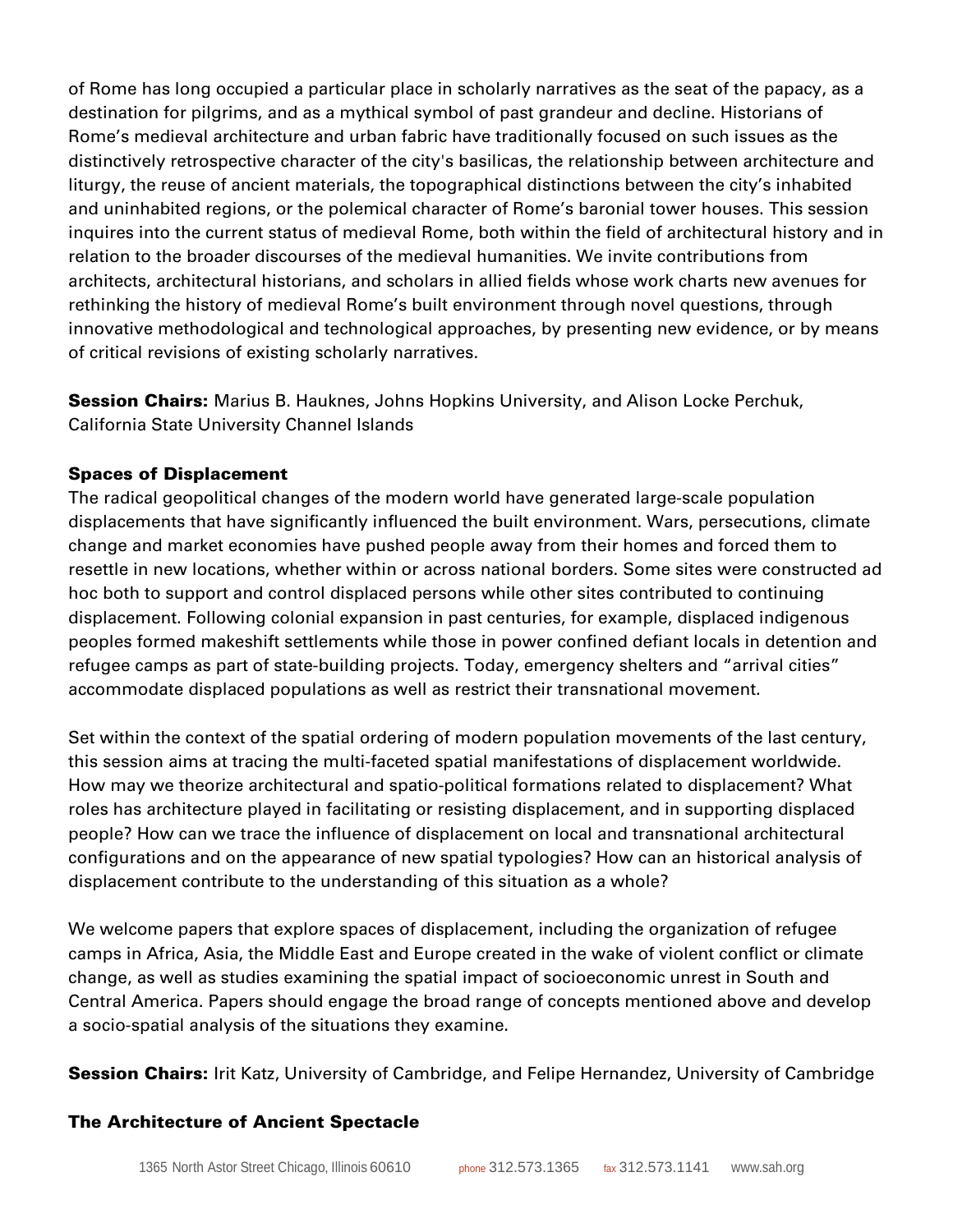Ancient spectacles advanced the agendas of participants, patrons and administrators that represented, in part at least, performances validated by the cachet of constructed tradition and elite values, additionally sanctioned by their religious associations. Just as athletes, attendants, performers, presenters and audiences engaged in the real historical spectacles in particular architectural frameworks, those spaces represent a kind of "meta-performance" that gave shape to a range of regional, local and personal enactments, venturing into political, social, commercial and artistic realms. This session seeks papers that explore how the built spaces for ancient spectacles evolved diachronically and geographically across cultural and political boundaries, and how they were adapted to multiple contexts and purposes, how they reinforced social hierarchies and shared values, and how they helped stage the recital of deep cultural tensions.

Papers might conceivably deal with the broad spectrum of building typologies for spectacles (including arenas, stadia, hippodromes and circuses, theaters, and more) or with specific monumental or historical examples drawn from these categories. The development of technological and structural innovations, deployment of diverse building materials, and incorporation of tendentious decorative programs for venues also represent potential subjects for investigation. In casting the widest possible net, paper proposals that consider ancient cultures other than Greece and Rome and the legacy and reception of classical models in modern times are also invited.

Although individual papers may be specific to Greece or Rome, bringing them together in one session will establish a dialogue between these two cultures related to how they defined and appropriated habits of identity construction through public practice, and seek to clarify areas of convergence, shed light on similarities and differences in the two cultures, and also suggest parallels in other traditions, including our own.

**Session Chair:** Peter J. Holliday, California State University, Long Beach

## The Architecture of Coal and Other Energies

Coal ignited the industrial revolution. An organic sedimentary rock that energized the globe, transforming cities, landscapes and societies for generations, the importance of 'King Coal' to the development and consolidation of modernity has been well-recognised. And yet, as a critical factor in the production of modern architecture, coal—as well as other forms of energy—has been mostly overlooked.

From Appalachia to Lanarkshire, from the pits of northern France, Belgium and the Ruhr valley, to the monumental opencast excavations of Russia, China, Africa and Australia, mining operations have altered the immediate social and physical landscapes of coal rich areas. But in contrast to its own underground conditions of production, the winning of coal, especially in the twentieth-century, has produced conspicuously enlightened and humane approaches to architecture and urbanism. In the twentieth century, educational buildings, holiday camps, hospitals, swimming pools, convalescent homes and housing prevailed alongside model collieries in mining settlements and areas connected to them. In 1930s Britain, pit head baths—funded by a levy on each ton produced were often built in the International Style. Many won praise for architectural merit, appearing in Nicholas Pevsner's guides to the buildings of England alongside cathedrals, village manors and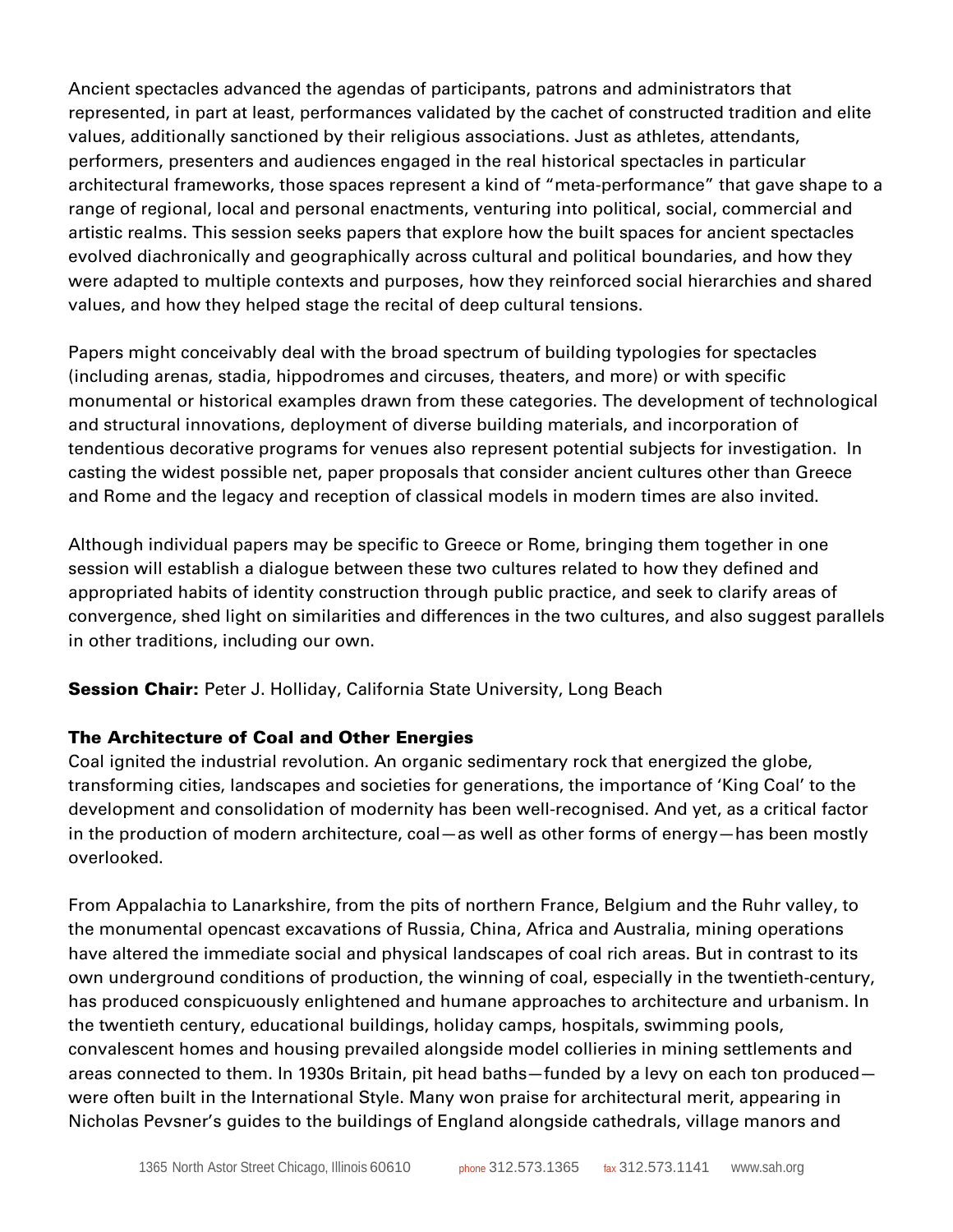Masonic halls as testimonies to the public good.

The deep relationships between coal and modernity, and the expressions of architecture it has articulated, in the collieries from which it was hewn, the landscape and towns it shaped, and the power stations and other infrastructure where it was used, offer innumerable opportunities to explore how coal produced architectures which embodied and expressed both social and technological conditions. While proposals on coal are preferred, we also welcome papers that interrogate the complexity, heterogeneity and hybridity of other forms of energy production and how these have also interceded into architectural form at a range of scales.

**Session Chairs:** Gary A. Boyd, Queen's University, Belfast and Denis Linehan, University College, Cork

## The Global and the Local in Vernacular Architecture Studies

This Vernacular Architecture Forum-sponsored session invites architectural historians to explore the practical and ethical dimensions of studying vernacular architecture in a global context. How does a broader geographical field challenge and test professional practices and assumptions? Since the 1980s, scholars of the vernacular have developed sophisticated methods and theories that govern their work. From an early emphasis on agricultural landscapes, local culture, and fieldwork, to today's digital recording and interpretation of real and virtual places, students of vernacular architecture have emphasized method and practice, especially the practice of field documentation. "Vernacular" has long been associated with a world history of architecture. Articles in *Traditional Dwellings and Settlements Review* and in the VAF's *Buildings & Landscapes* increasingly display the widening extent of vernacular architecture studies across the globe. The Glasgow meeting presents an excellent opportunity to gather resources and think about the future of vernacular architecture studies.

We invite scholars of vernacular buildings and landscapes from around the world to submit proposals that address questions such as: What are the ethics of field documentation? How should scholars of the built environment engage with communities where there is a power differential? Should we encourage Institutional Review Board (IRB) oversight? Are national borders relevant? How do we ensure that our research is systematic and comparative? How can we find evidence that challenges pre-determined claims? What do vernacular methods teach scholars of world architecture in general? We welcome comparative approaches to vernacular architecture across time and place, and encourage proposals from members of other vernacular architecture-based professional associations around the world. In addition to this panel, a VAF-sponsored conference tour will explore local Scottish vernacular architecture.

**Session Chairs:** Louis Nelson, University of Virginia, and Gretchen Townsend Buggeln, Valparaiso **University** 

### The Poetics of Roman Architecture

The place of Roman architecture within the larger discipline of architectural history is both remarkable and yet to be fully realized. It is remarkable in its long-recognized emergence from a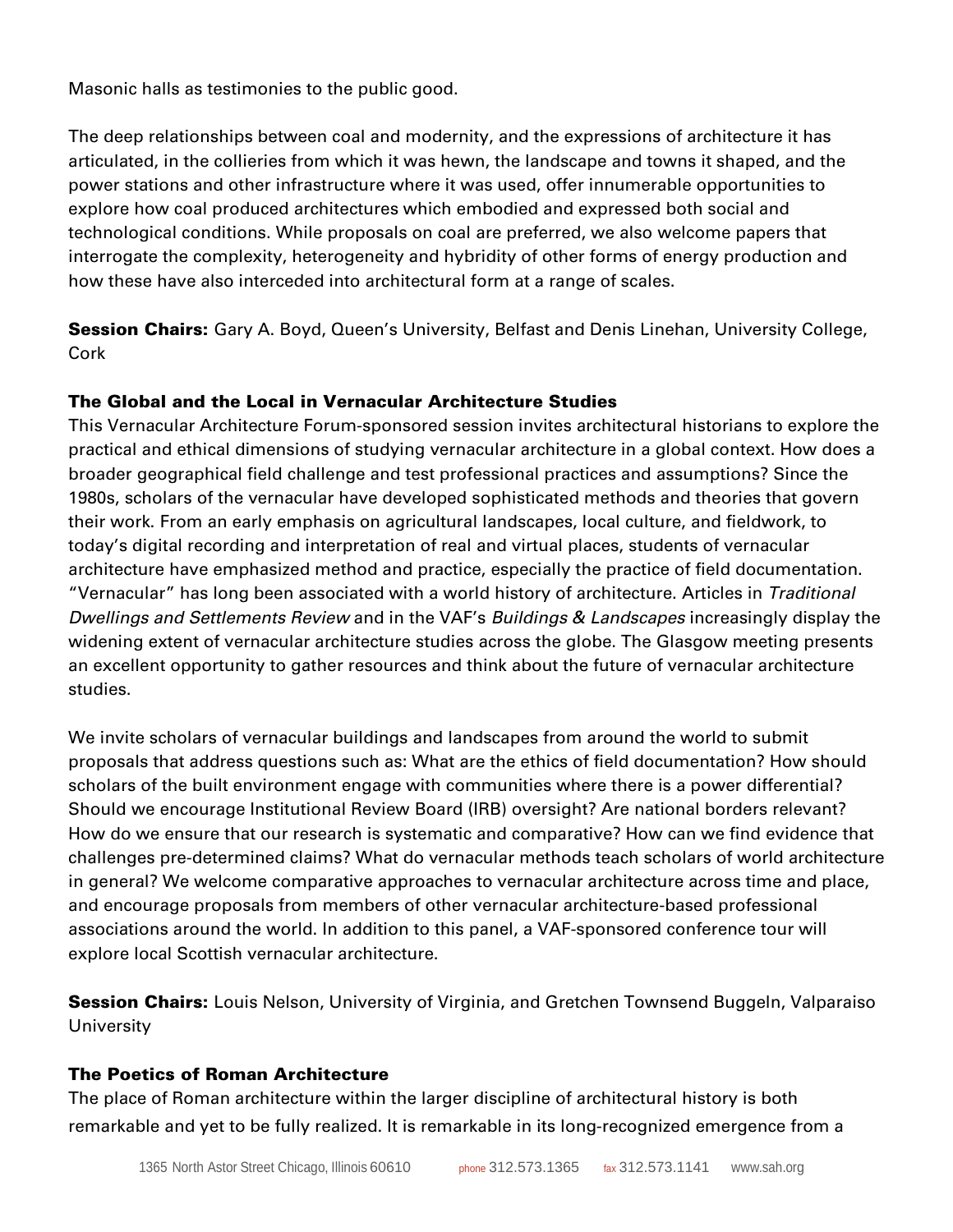domain situated within classical studies wherein scholars traditionally confined analysis to measurable archaeological approaches. Despite the expansion of approaches beyond the archaeological to include critical, hypothetical, and metrological inquiries, among others, scholars of Roman architecture continue to disseminate their exploratory work primarily at conferences devoted to classical archaeology; the subject appears only sporadically in architectural history venues. This session seeks to address the broader interests of architectural historians by honoring William MacDonald's poetic vision of Roman architecture as a notably affective art. It elicits papers that analyze as well as transcend the object, and the questions of structure, function, and architectural pleasure. Speakers can engage with the visceral presence of built environments and the immeasurable sensorial experience of form, space, movement, scale, and light that Roman architects intended for them. In the spirit of poetics emphasizing subjective experience, and consistent with Roman architecture's power to embrace multiple perspectives and interpretations through combinations of recognizable forms and types, this session values speculative approaches. Thematic studies as well as case studies of particular buildings or urban ensembles, periods, building types (temples, cities, etc.), or regions are welcome. Possible considerations among many others may include: dynamic relationships between meaning and visual effect (and not just form); how Roman buildings and cities reveal the subjectivity of viewers to themselves; the relationship between time, construction, and the unifying nature of the orders; and how Roman architecture makes rules and breaks rules.

#### **Session Chair:** Diane Favro, University of California, Los Angeles

#### The Politics of Memory, Territory, and Heritage in Iraq and Syria

In her work on urban memory and monuments in Cairo, Irene A. Bierman described the limited role of monuments and memory maps in urban preservation. As she points out, "monuments keep the dead from wholly dying." Their inclusion in memory maps help keep cities in our memory: "territory…is more than a map. It is a lived experience." Although Bierman's observations were written after the Cairo earthquake of 1992, many clearly apply to the cultural heritage crisis in Iraq and Syria today. Facing the active destruction of heritage sites in war, how are we to reconstruct memory? How do new imaging and reproduction technologies inform the desire to preserve and remember?

This session invites papers that address the relationship between urban memory and preservation through issues such as the choice of sites to preserve, restore, and reconstruct under the shifting sociopolitical contexts of our era. In particular we would like to address sites of continued use through habitation or worship. How does the relationship between historical and use value affect issues of preservation and memory? What differentiates those sites that local populations fight to preserve and those that they allow to be destroyed? This session seeks papers on cultural heritage in Iraq, Syria, and Turkey that analyze these concerns through studies of individual sites, the ramifications and limits of new technology, the role of contemporary art in memorializing loss, and questions about intangible heritage. As archaeologists and planners compile new memory maps to